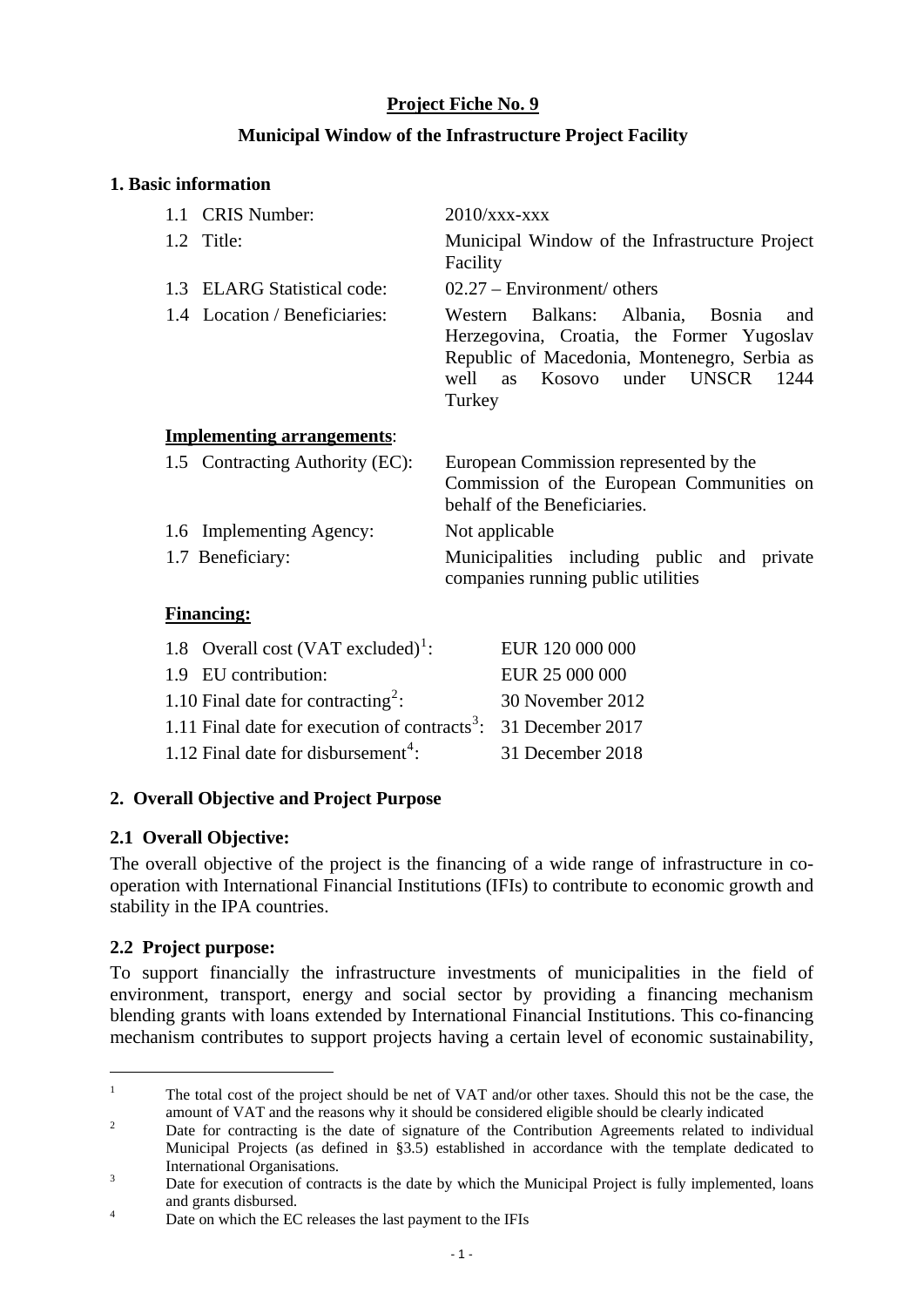increases the number of projects receiving support, and makes investments more affordable for municipalities.

Investments in municipal infrastructure are essential to ensure that basic services such as water and sanitation, waste management, electricity supply, connection to the core transport network, healthcare and education are provided to the population living in remote areas, in order to improve their living conditions and national cohesion. In addition, pre-conditions for such investments is the compliance with the EU acquis and regional priorities.

# **[5](#page-1-0) 2.3 Link with AP/NPAA / EP/ SAA**

The Accession Partnerships and European Partnerships have set the financing of waste and water investments as short or medium-term priorities. These investments are principally carried out by municipalities.

In addition, all key documents on the Enlargement Strategy and the European Perspective of candidate countries and potential candidates underline the importance of infrastructure remediation and upgrading as critical factor for sustained socio-economic development in the region and for its progress towards the European Perspective.

# **2.4 Link with MIPD**

The Multi-beneficiary MIPD  $2009-2011^6$  $2009-2011^6$  (Section 2.3.2.2.) foresees promotion of infrastructure investments: Support the development and upgrading of transport, environment, and energy infrastructure and in the social field, so as to contribute to the creation of conditions favourable to sustainable development in the region as well as in the IPA beneficiaries; Support preparation of projects that may be financed by grants and/or loans provided by the IPA beneficiaries, the IFIs, IPA resources, and/or other sponsors/donors.

# **2.5 Link with National Development Plan**

An overall description is provided in the project fiche "IPF- Support to Infrastructure Investments".

# **2.6 Link with national/ sectoral investment plans**

An overall description is provided in the project fiche "IPF- Support to Infrastructure Investments".

This project will target municipal investments, as detailed in annex IV, paragraph 5, most of the beneficiaries have to adopt waste and water management plans. The adoption of such plans and related regulations, and their translation in infrastructure investments are set as short or medium-term priorities.

In addition, there are regional initiatives implemented in close co-operation with the IFIS and which identify priority environmental or transport projects:

– The Priority Environmental Investment programme for Southeast Europe under the Regional Environmental Reconstruction Programme for South-East Europe (REReP), which enables effective co-ordination of international assistance and initiatives on environmental issues in order to complement the Stabilisation and Association Process. It maintains a pipeline of projects in the field of water management, waste management and air quality;

1

 $5 AP = Accession$  Partnership; NPAA = National Programme for the Adoption of the Acquis (for Candidate Countries), National Action Plan (for Potential Candidates); EP= European Partnership; SAA = Stabilisation and Association Agreement

<span id="page-1-1"></span><span id="page-1-0"></span><sup>6</sup> COM (2009) 4518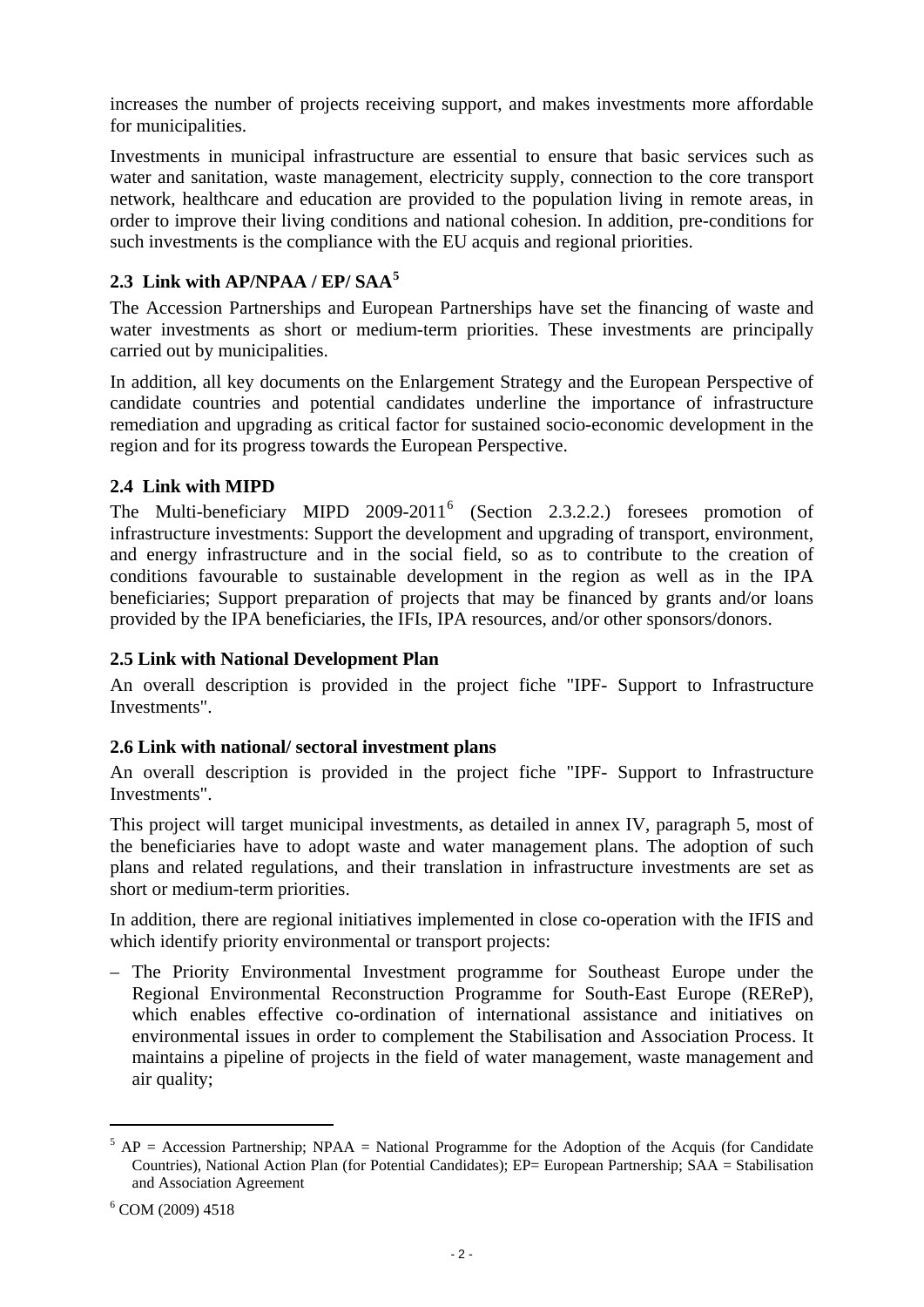- The Danube and Black Sea (DABLAS) task force, which brings together many stakeholders such as the waterside countries, the IFIs, the European Commission and other bilateral donors to facilitate communication and co-ordination and result in a more focused approach to the protection of water. The task force maintains a pipeline of priority investment projects in the water fields in the Danube and Black Sea water basins.
- The South Eastern European transport Observatory (SEETO), which brings together bordering countries of the Region to prioritize transport activities in the main corridors and result in a more coordinated development of transport infrastructure.

#### **3 Description of project**

#### **3.1 Background and justification:**

The Enlargement Strategy and main challenges  $2007-2008<sup>7</sup>$  $2007-2008<sup>7</sup>$  $2007-2008<sup>7</sup>$  has stressed that maximum leverage of grant support to infrastructure investment will be sought through intensified cooperation with the EIB, the EBRD and other IFIs.

Discussion have started with the IFIs and all stakeholders since November 2006 with a view to finding the best way to address the infrastructure needs of the Beneficiaries, and to meet the EU requirements in the prospect of EU Accession. From preliminary talks, it was agreed that municipalities will deserve special actions in this field.

The Infrastructure Project Facility was launched in 2007, providing an initial EUR 16 000 000 for technical assistance to project preparation. The aim was building and consolidating a project pipeline to support and facilitate infrastructure investments in the areas of environment, energy, transport and the social sector.

On 5 March 200[8](#page-2-1), on the occasion of the Steering Committee $8$  of the IFI Facilities, it was decided to launch a complementary window to the IPF, the Municipal Window combining grants for capacity building and co-financing, with loans. This blending mechanism had a three-fold effect: a) it increased the capacity of low-income Beneficiaries to finance infrastructure projects; b)it streamlined assistance request and provision on a regional level, while expanding the number of projects receiving a share of Community Contribution; c) it pre-selected projects on a sustainability criterion, calculated through a similar cost-benefit analysis to that used to allocate structural funds in member states

The project was implemented under joint-management with the EIB, the EBRD and CEB/KfW, -the partner IFIs-, to maximise the leverage effect of grants and loans and to benefit from their expertise in international finance and skill in implementing the European Community objectives in relation to Enlargement.

In particular, these three partner IFIs agreed on the "European Principles for Environment" (EPE) consisting of the guiding environment principles enshrined in the EC treaty and the project-specific practices and standards incorporated in EU secondary legislation on the environment. They committed, subject to their respective environmental policies, to applying EU principles, practices and standards to all projects financed. The structure of the overall project has been jointly elaborated owing to their comprehensive experience in the financing of infrastructure projects and their true commitment to Community policy objectives as recalled in the "*Memorandum of Understanding between the European Commission, in* 

<u>.</u>

<span id="page-2-0"></span><sup>7</sup> COM(2007) 663 of 6.11.2007

<span id="page-2-1"></span><sup>&</sup>lt;sup>8</sup> The Steering Committee of the IFI Facilities is a structure set up to manage the Facility programmes SMEFF, MFF, MIF and EEFF combining EU grants with credit lines from the EIB, the EBRD and CEB in association with KfW. The members of the Steering Committee are the Commission and representatives of the IFIs participating in the Facilities.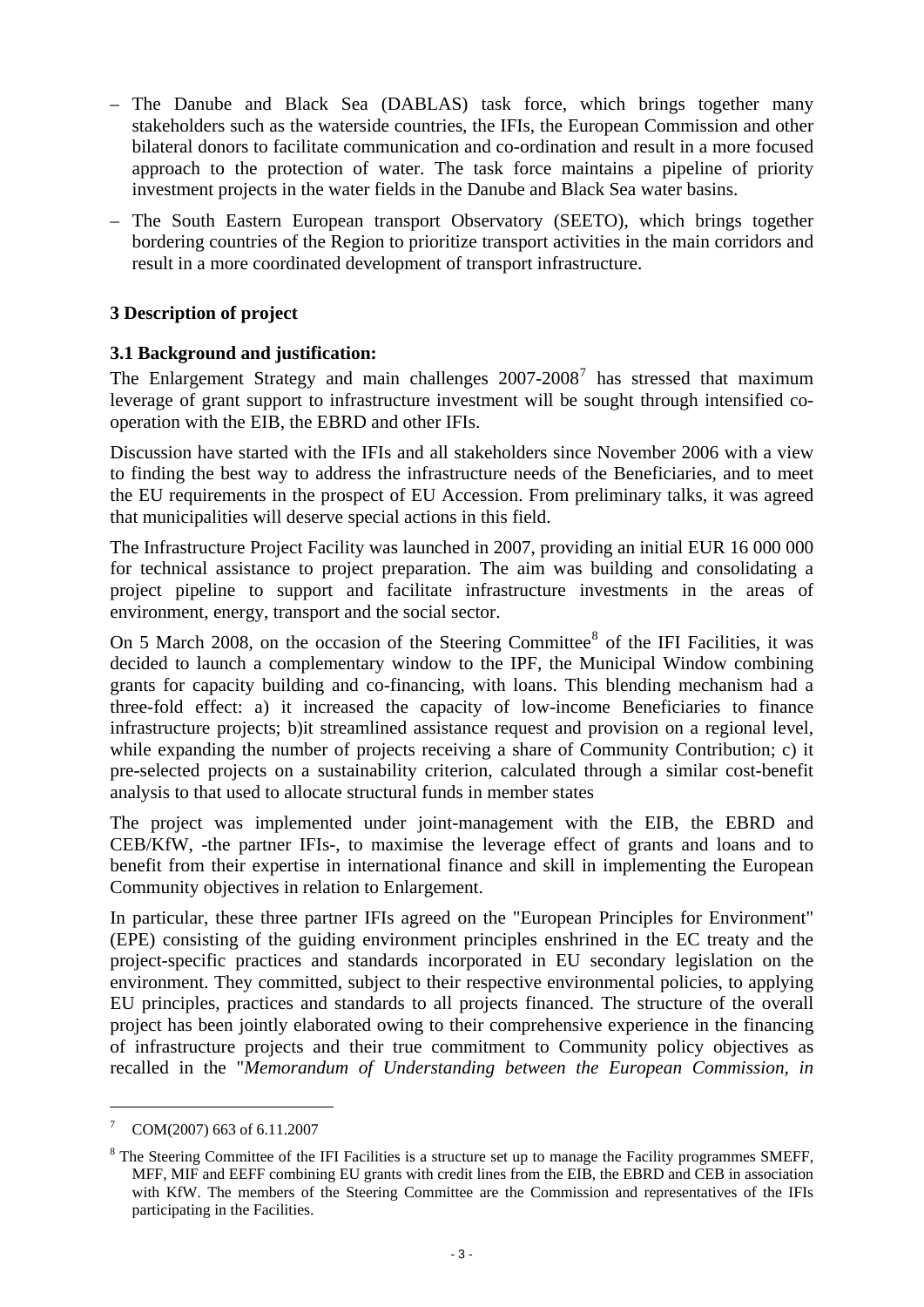*liaison with the European Investment Bank, the European Bank for Reconstruction and Development, the International Bank for Reconstruction and Development, the International Financial Corporation, the Nordic Investment Bank, the Nordic Environment Finance Corporation, the Council of Europe Development Bank and the Black Sea Trade and Development Bank on co-operation in (i) economic development of the new EU member states of Central and Eastern Europe, Cyprus, Malta, and (ii) accession preparation in the EU candidate and potential candidate countries*" signed in June 2006.

# **3.2 Assessment of project impact, catalytic effect, sustainability and cross border impact**

# **Project impact:**

The outcome of the first round of the IPF Municipal Window (EUR 23 000 000) was threefold:

- Financing of 12 projects proposed as priorities by the Beneficiaries, evaluated sustainable and ready for implementation by the IFIs, in compliance with EC *acquis*.
- Coordination within DG Enlargement leveraged National IPA funds through Multi-Beneficiary IPA and triplicate the amount of grant available for project co-financing (EUR 84 000 000).
- The IPF-MW outperformed initial expectations by achieving a grant to loan ratio of 1 to 7 through the strong involvement of the IFIs.

Continuation of the IPF Municipal Window will enhance further the initial project impact:

- Improvement of living conditions and national cohesion;
- Efficient allocation of resources via the adoption of tariffs of public utilities based on an economic approach;
- Positive effect on environment especially as regards the quality of water and soils;

# **Catalytic effect:**

Municipal infrastructure projects in the region tend to be small or medium (EUR 5 000 000), with some exceptional large projects that are often scheduled in several tranches. The financing and the implementation of the IPF-MW has proven to trigger additional investments generating a considerable leverage effect. The median project size in the first year of activity of the Municipal Window has been EUR 22 600 000 proving that the IPF-MW financing mechanism has achieved the aimed catalytic effect.

# **Sustainability**

Among project objectives and indicators of achievement there is the improvement of the Municipalities or their affiliates' capability to manage infrastructure assets. Individual projects can assist in building capacity of municipalities in improving infrastructure management and regulation.

Sustainability of municipal infrastructure investments will also depend on the revision of public utility tariffs and collection rates, of distribution volumes and schemes, of the improvement of national coverage and ultimately, on the achievement of universal service obligations.

# **Cross-border impact**

Improvement of network infrastructure (energy and transport) has an indirect and cross-border impact even when developed at the municipal level. For water and environment, there will be a direct cross-border impact where the Beneficiary is close to a border or along a major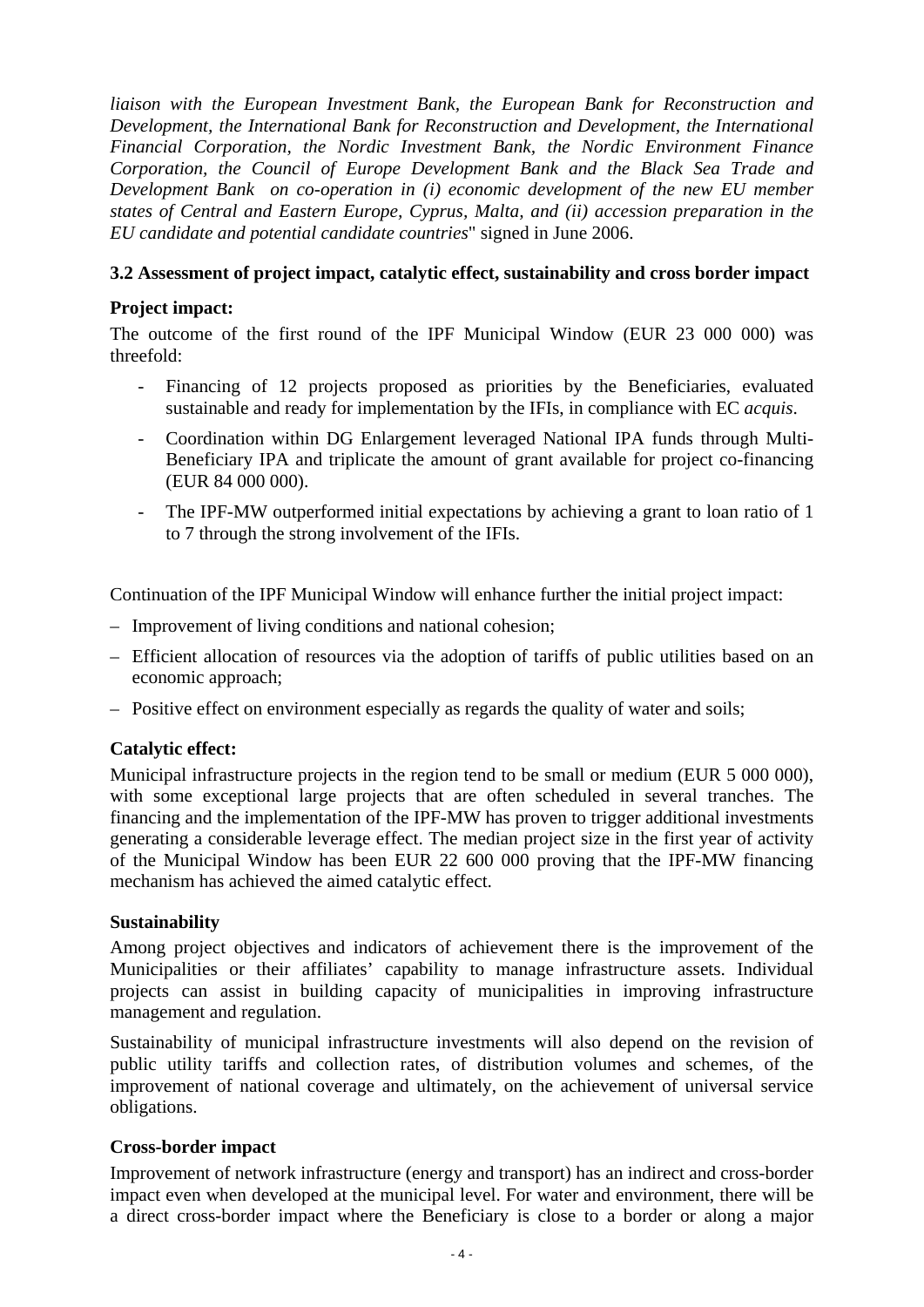waterway and an indirect cross-border impact generated through positive externalities of environmental improvement (reduction of pollution in regional water, air, soil). A similar indirect impact will be exerted through improvement of social infrastructure (reduced disease transmission, rural migration). Overall, municipal infrastructure investments developed under the IPF-MW will have an overall positive impact in the region.

| Social result               | - Health and Education conditions of living of population<br>are improved                                                                                                        |
|-----------------------------|----------------------------------------------------------------------------------------------------------------------------------------------------------------------------------|
|                             | - Indicators:                                                                                                                                                                    |
|                             | (i) access to public services: increased connection rates;                                                                                                                       |
|                             | (ii) increased hours of uninterrupted drinking water<br>supply per day                                                                                                           |
| Economic result             | - Tariff policy of public services is oriented on cost-<br>recovery and targets ensuring the economic and possibly<br>financial sustainability of the investment,                |
|                             | - Collection rates are improved on a yearly basis                                                                                                                                |
|                             | Service distribution volumes<br>and schemes<br>are<br>improved, reaching increasing shares of the population<br>ultimately achieving universal service obligations.              |
|                             | - Indicators:                                                                                                                                                                    |
|                             | (i) increase in revenue collection of utility companies and<br>movement towards full cost recovery;                                                                              |
|                             | (ii) a plan for timely improvement of collection rates is<br>adopted specifying quantitative targets;                                                                            |
|                             | (iii) Service distribution is oriented towards achieving<br>universal service obligations.                                                                                       |
| <b>Environmental result</b> | - EU acquis is implemented in the environmental field<br>even in the absence of national legislative framework                                                                   |
|                             | - Indicator: reduction of the level of pollution as<br>measured by indicators defined in the relevant EU<br>Directives, particularly the Council Directive 98/83/EC <sup>9</sup> |
|                             | (i) amount of coliform bacteria                                                                                                                                                  |
|                             | (ii) colony count $22^{\circ}$ C                                                                                                                                                 |

**3.3 Results and measurable indicators:** 

# **3.4 Activities:**

The main activity will be the diversification of financing sources for municipal infrastructure projects implemented by the partner IFIs. This will be done by combining IPA grants with national or local resources, grants from IFI's own resources or from other donors with IFI loans.

1

<span id="page-4-0"></span><sup>&</sup>lt;sup>9</sup> OJ L 330/32 of 5.12.98.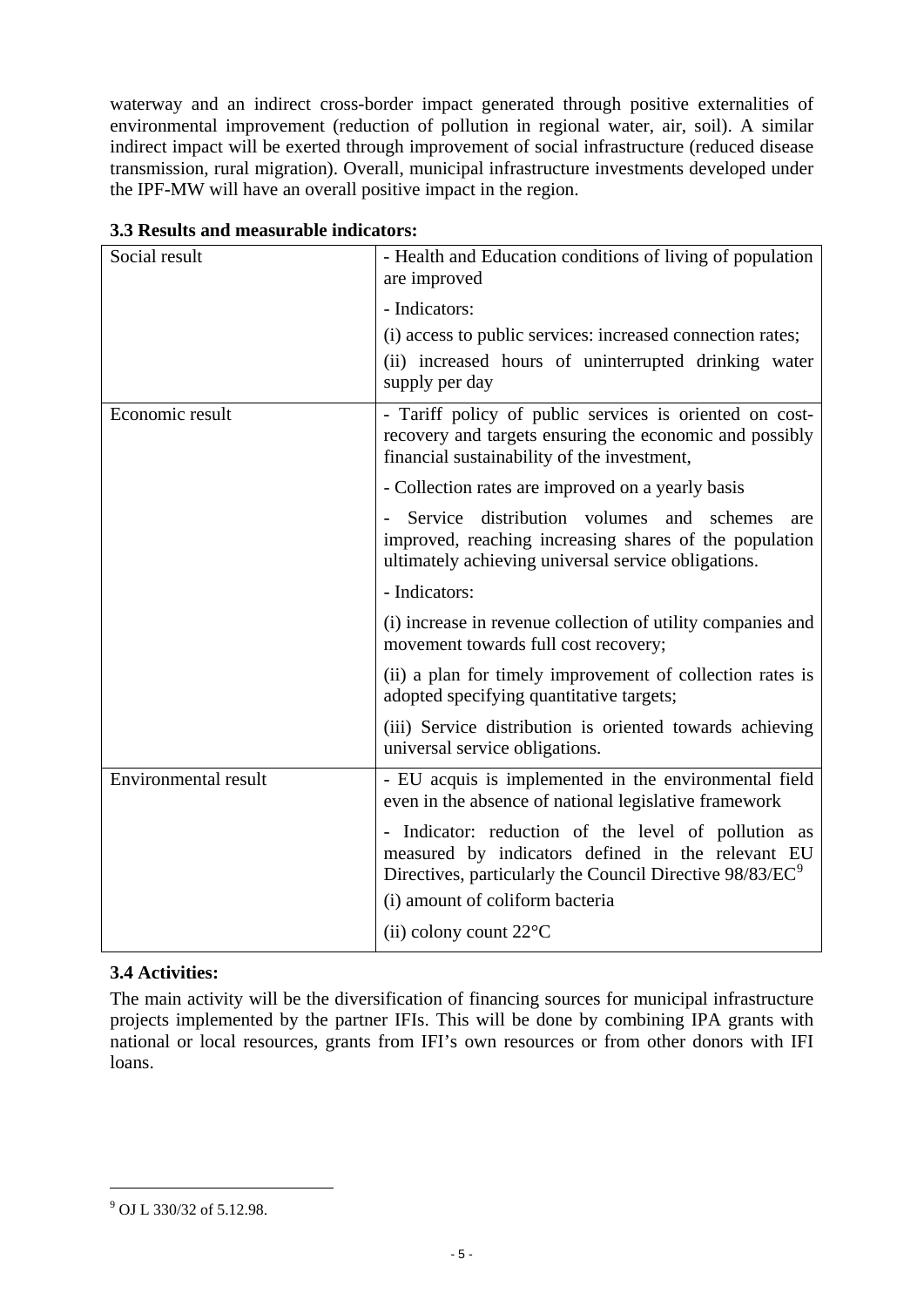<span id="page-5-0"></span>The IPA grants could be used for the following purpose:

- Investment support to municipal infrastructure projects through joint co-financing with the partner IFIs: IFIs will provide a repayable loan and the Commission a non-repayable grant. Investment support will be only available for Potential Candidates.
- Consultancy Services (CS): depending on the structure of the project and the needs for capacity building of the Beneficiaries, IPA grants may be used to finance technical assistance directly contracted by the IFIs. Where Consultancy Services only strengthen the administrative capacity of the municipalities, all Beneficiaries are eligible. Where Consultancy Services are linked to a municipal infrastructure investment, rules governing Investment support apply.

To that end, a contribution and or delegation agreement will be signed between the IFI and the EC. The agreement will specify each project activities, financing package (including the IFI's contribution) and grant component, the use and disbursement of IPA grants and the project progress indicators.

# **3.5 Conditionality and sequencing:**

#### **Conditionality**

#### *Eligibility criteria*

- Eligible beneficiaries of the IPF-MW are municipalities, private or public companies delivering municipal services, who are directly responsible for the implementation of the investment.
- Eligible investments relate to all types of municipal infrastructure in the field of environment, transport, energy and social sector. In a first stage, priority will be given to environmental investments especially in the water sector and the solid waste management, where the focus is on the protection of public health and safety.
- Eligible investments shall be open to co-financing by the IFIs.
- Eligible investment will be on projects having achieved a level of preparation equal of beyond a reliable feasibility study.

# *Financial criteria*

1

The IPA grants used within a Municipal Project are capped at 20% of the total eligible  $expenditures<sup>10</sup>$  $expenditures<sup>10</sup>$  $expenditures<sup>10</sup>$ .

The loan or credit line extended by the IFIs shall be at least double the IPA grants earmarked for a given Municipal Project or compatible with the fiscal sustainability for the beneficiary.

The justification for IPA grants shall be assessed through an analysis of operational sustainability and affordability indicators, based on the due diligence performed or overseen by the partner IFI. The Municipal Project shall demonstrate its economic and possibly financial viability over time.

In case of project size greater than EUR 10 000 000, the Municipal Project (MP) shall also comply with the minimum requirements set by the Cost Benefit Analysis<sup>[11](#page-5-0)</sup> of Major Projects used in the context of the EU Regional Policy and based on the funding-gap method.

<sup>&</sup>lt;sup>10</sup> Article 34 (3) in conjunction with Article 66 and Article 67 of Commission Regulation (EC) No 718/2007 of 12 June 2007 implementing Council Regulation (EC) No 1085/2006 establishing an instrument for preaccession assistance OJ L 170/1 of 29.06.2007.

<sup>&</sup>lt;sup>11</sup> Working document n°4: guidance on the methodology for carrying out Cost-Benefit Analysis (DG REGIO website).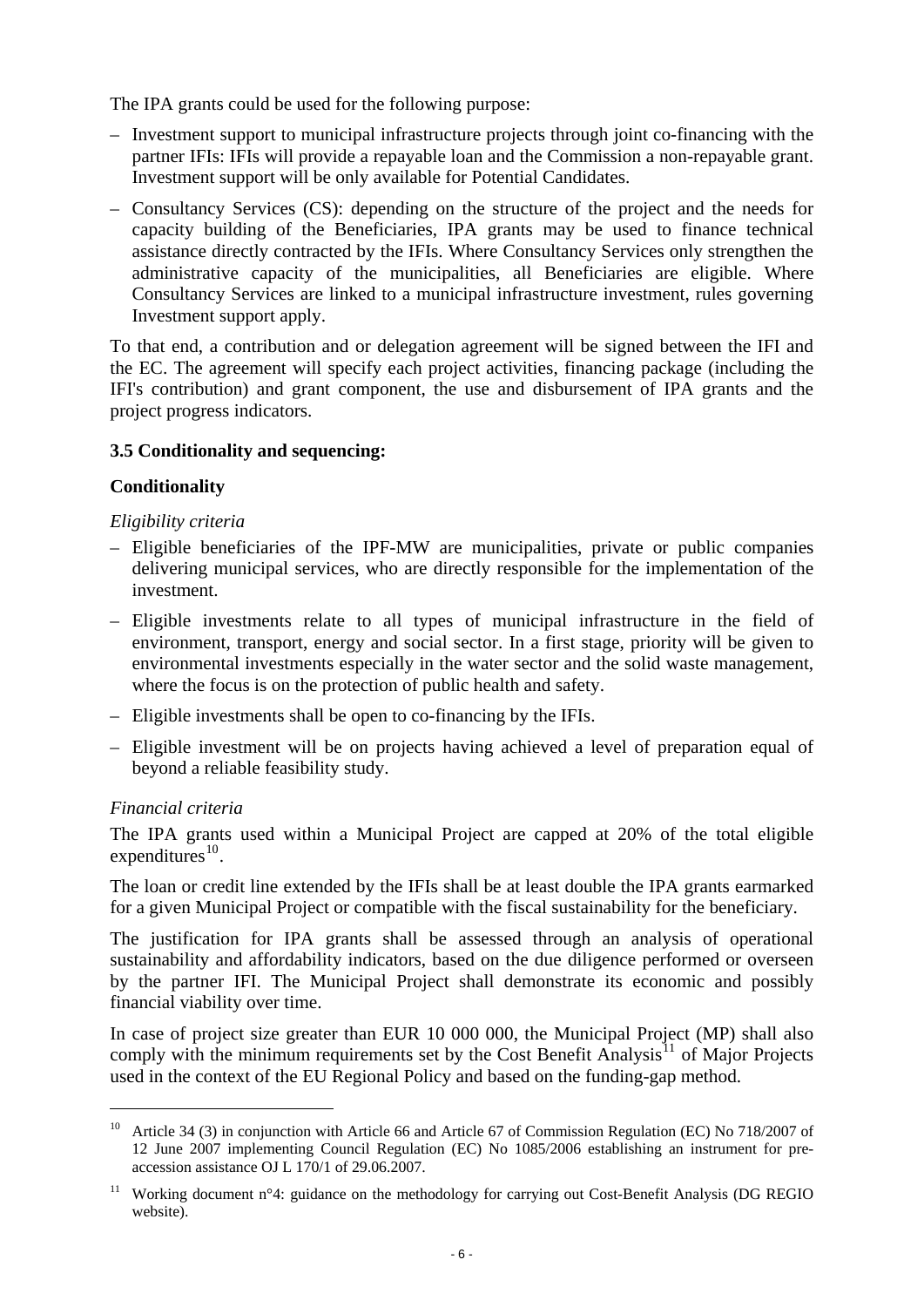*Structure of the Municipal Project proposal submitted by the IFIs through the IPF contact point from the national authorities to the IPF Secretariat in case of direct lending* 

- The MP proposal shall include a feasibility study financed either from the IPF-TA or by another source (other donor funds). This feasibility study should demonstrate the economic viability of the project and the sustainability of the investment. The MP proposal should also detail:
	- the financing plan
	- the implementation and disbursement schedule until completion of the project.
- The Municipal Project proposal shall include an assessment of the capacity of the beneficiary(ies) to manage the project in the implementation and operational phases. To that end, should be detailed:
	- Technical Assistance provided in the past and the source of funding;
	- Technical Assistance to be financed either from the IPF-MW or other sources.
- The municipal project may cover one municipality or several municipalities.

# **Overall financing structure of a Municipal Project**

| <b>Municipal Project</b>                                               |                            |                                                                                               |                                                    |                                      |                           |  |  |
|------------------------------------------------------------------------|----------------------------|-----------------------------------------------------------------------------------------------|----------------------------------------------------|--------------------------------------|---------------------------|--|--|
| Mandatory components<br>Optional components                            |                            |                                                                                               |                                                    |                                      |                           |  |  |
| IPA grants for<br>- co-financing<br>and/or<br>- TA at<br>project level | IFI loan or<br>credit line | Grants for<br>investment<br>from the IFI,<br>other donors<br>or IPA<br>national<br>programmes | TA financed<br>from the IFI<br>or other<br>sources | Loans<br>financed by<br>other actors | National own<br>resources |  |  |

# **Sequencing**

*Before the Commission Decision* 

| List of potential municipal investments ready for implementation. These<br>Municipal Projects are prepared by the IFIs and shall comply with the<br>beneficiary priorities. A minimum of three Municipal Projects per IFIs are<br>expected. |
|---------------------------------------------------------------------------------------------------------------------------------------------------------------------------------------------------------------------------------------------|
| List of potential infrastructure investments programmed at National IPA level<br>and identification of synergies or duplications.                                                                                                           |

# *After the adoption of the Commission Decision*

| A priority list of Municipal Projects proposed by the beneficiaries and IFIs<br>sent to ELARG task manager by the NIPAC - IPF contact point                                                                                             |
|-----------------------------------------------------------------------------------------------------------------------------------------------------------------------------------------------------------------------------------------|
| Distribution of Municipal Projects to the IPF Secretariat Members and/or<br>equivalent body under the Western Balkan Investment Framework for review<br>(Municipal Projects shall include feasibility study, financial viability study) |
| Recommendations made by the Steering Committee                                                                                                                                                                                          |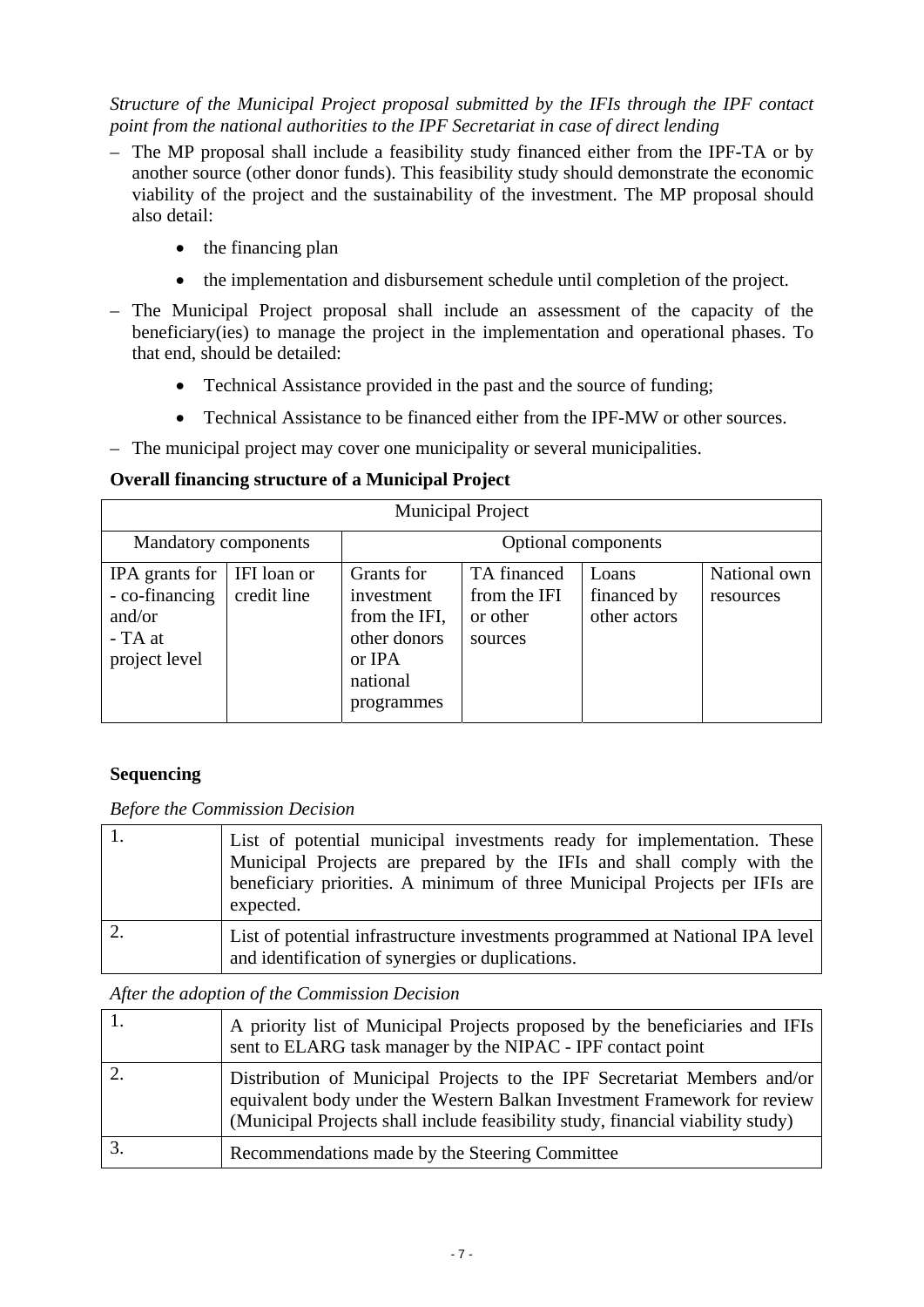<span id="page-7-0"></span>

| $\overline{4}$ . | Following SC recommendations, ELARG decides which Municipal Projects<br>to finance and to which extent. The Contribution Agreements with the IFIs<br>are signed by ELARG or by the EC Delegation of the beneficiary country.<br>One Contribution Agreement per IFI will comprise the approved Municipal<br>Projects to be implemented in partnership with that IFI.                                             |
|------------------|-----------------------------------------------------------------------------------------------------------------------------------------------------------------------------------------------------------------------------------------------------------------------------------------------------------------------------------------------------------------------------------------------------------------|
| 5.               | Release of the first tranches of IPA Community Contribution to the IPF-MW<br>special account created by each IFI.                                                                                                                                                                                                                                                                                               |
| 6.               | Implementation of the project by the partner IFIs:                                                                                                                                                                                                                                                                                                                                                              |
|                  | - Signature of the Municipal Project agreements (including the loan contract)<br>and the grant element) with the promoters of the municipal infrastructure<br>investments. The loan contract could also be signed with an intermediary<br>(public institution), when it is justified for guarantee or credit-worthiness<br>reasons, provided that beneficiary municipalities are identified from the<br>outset; |
|                  | - Release of the EU contribution in proportion to the project progress, the IFI<br>loan disbursement and the annual project investment cost;                                                                                                                                                                                                                                                                    |
|                  | - Completion check, monitoring and reporting performed by the partner IFIs.                                                                                                                                                                                                                                                                                                                                     |
| 7.               | After completion, release of the final payment to the IFIs ' accounts                                                                                                                                                                                                                                                                                                                                           |

# **3.6 Linked activities**

The IPF-MW is linked to Technical Assistance provided through IPF (IPF-TA) since it is developed under the same umbrella. Infrastructure projects for which preparation and feasibility studies would have been financed from the IPF-TA may benefit from the IPF-MW.

Municipal Projects financed the IPF-MW will be selected either by the decisional structures of the IPF comprising the Secretariat and the Steering Committee or by those of the Western Balkan Investment Framework, with IFI participation.

# **3.7 Lessons learned**

In Phare countries, two programmes (the Cross Border Facility and the Municipal Finance Facility) supporting municipal lending were launched by the Commission. Since the main objective was to develop the municipal lending market in extending banking loans to small and medium-sized municipalities, municipal infrastructure projects were implemented through financial intermediaries.

The EU grants have benefited

- the financial intermediaries to set up municipal lending departments and develop their expertise in this field,
- municipalities through:
	- Technical Assistance to help them prepare bankable projects;
	- Direct investment support to decrease the total cost of investment borne by the municipal borrower.

**Under the Cross Border Facility[12](#page-7-0)** implemented with the EIB under the 2002 and 2003 budgetary year, EUR 40 000 000 of EU grants were allocated in 24 projects with Financial Intermediaries in combination with EIB credit lines amounting to EUR 200 000 000.

1

 $12$  All data at end-2007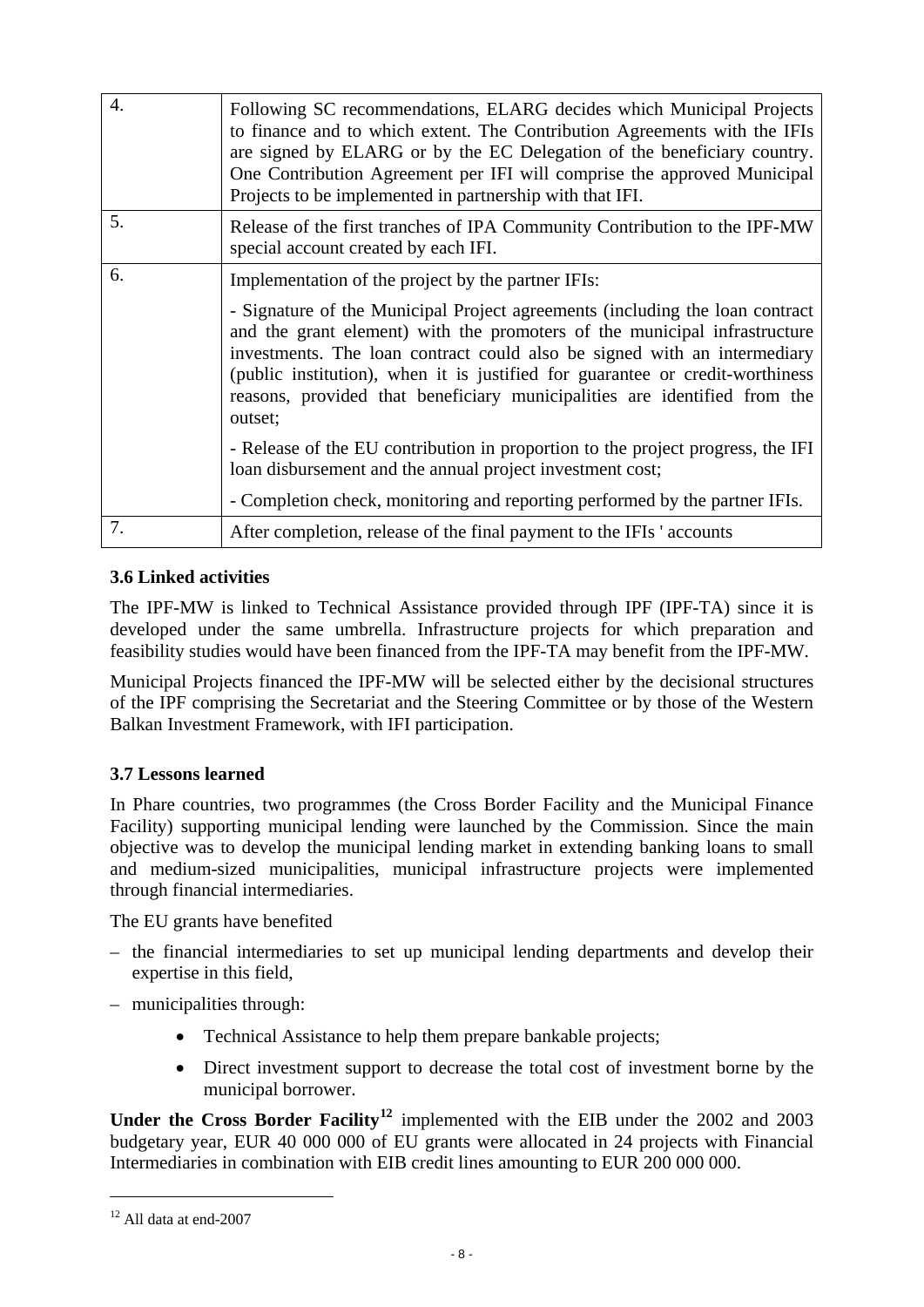The number of infrastructure projects financed was 225 for a total cost of EUR 287 000 000, that is to say a sub-project cost of EUR 1 200 000 million on average. As of today, 161 subprojects are completed.

Jobs created in connection to these municipal investments were 1,474.

**Under the Municipal Finance Facility (MFF)**, the 3 partner IFIs, namely the EIB, the EBRD, and CEB/KfW were involved in the 2002, 2003, 2005 and 2006 programmes.

The EIB has been the leader under the MFF programme. 28 projects with participating banks were approved for a total amount of EU grants of EUR 31 250 000 in combination with EIB credit lines totalling EUR 250 000 000. The number of municipal infrastructure projects financed was 306 for a total cost of EUR 331 000 000, that is to say a sub-project cost of EUR 1 080 000 million on average.

CEB/KfW concluded 13 projects with financial intermediaries for a total amount of EU grants of EUR 18 000 000 in combination with CEB/KfW loans totalling EUR 185 000 000. 154 infrastructure projects were financed in mobilising EUR 84 000 000 of CEB/KfW financing.

The EBRD only succeeded in extending 6 projects with financial intermediaries totalling EUR 10.5 000 000 of EU grants in combination with EUR 50 000 000 of EBRD loans and EUR 8 000 000 of risk-sharing agreement. 25 municipal projects were financed for a total amount of EUR 24 300 000.

The ongoing MFF programme has been very challenging to implement due to the weak attractiveness of municipal lending for financial intermediaries. Municipal lending is a very specific business where interest margins are very low owing to the low credit risk profile of municipalities, which cannot go bankrupt in most Phare countries. The weight of the past is strong and newcomers in the municipal lending cannot compete on a level playing field with the historical operators, which are often the account managers of municipalities and affiliates. Considering this experience, the IPF-MW will privilege direct lending to municipalities to have an effective and rapid impact in the field of infrastructure investment. This option will allow financing of large environmental investment needs for the bigger cities.

Both the Cross Border programme and the MFF targeted the small and medium-sized municipalities with relatively small investment projects (below EUR 5 000 000). Needs of larger municipalities were already addressed and the best means to reach small investments projects was through financial intermediaries. The context is different in the IPA region and the direct lending option will be supported under the IPF-MW. However, in case of Municipal Projects including several identified municipalities, as it could be the case in construction of water and sewage networks, lending through financial intermediaries will not be excluded, especially for credit worthiness reasons.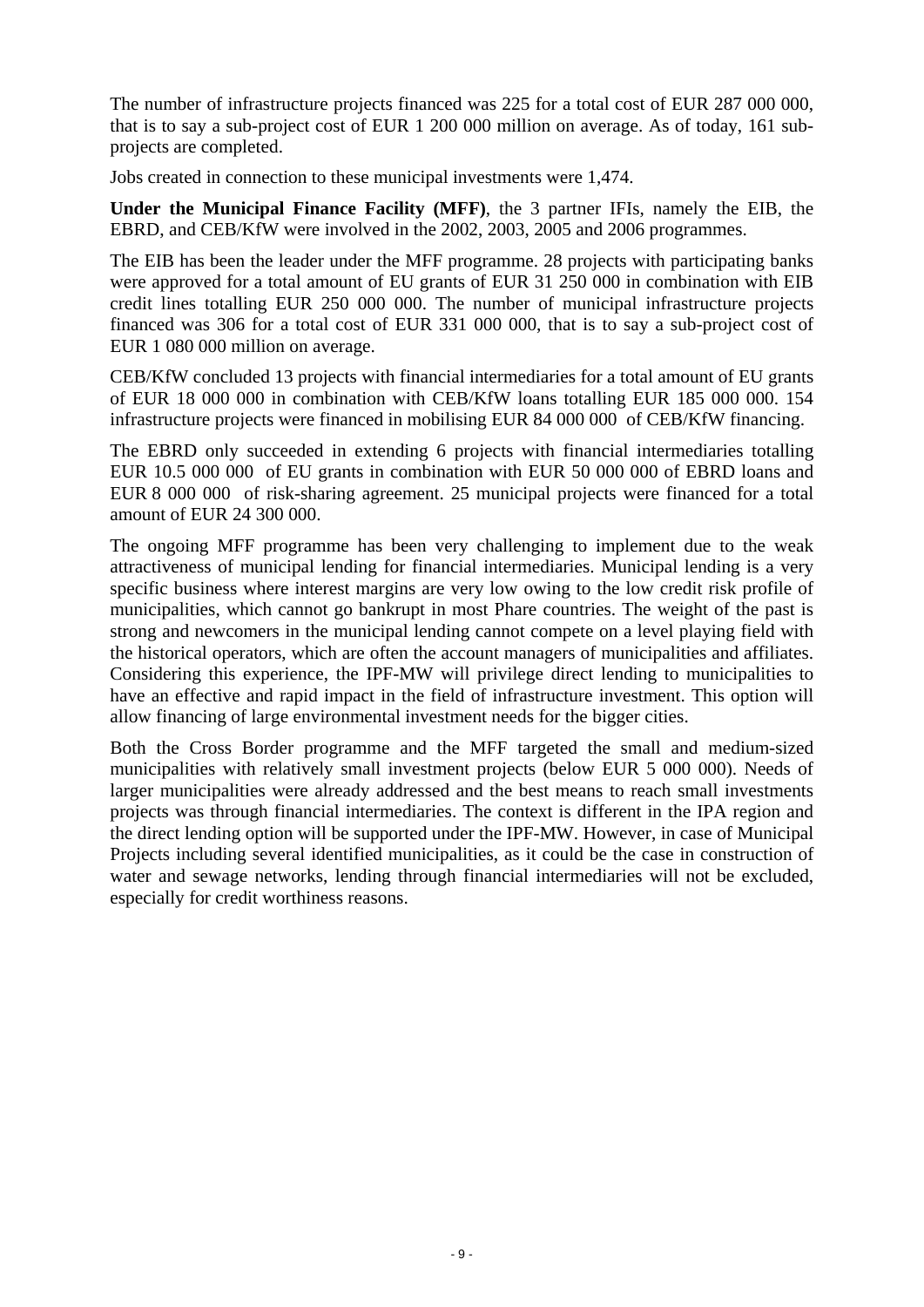|                      |     |            | <b>SOURCES OF FUNDING</b>                   |                          |       |                       |            |            |                      |            |            |       |
|----------------------|-----|------------|---------------------------------------------|--------------------------|-------|-----------------------|------------|------------|----------------------|------------|------------|-------|
| TOTAL EXP.RE         |     |            | <b>IPA COMMUNITY</b><br><b>CONTRIBUTION</b> |                          |       | NATIONAL CONTRIBUTION |            |            | PRIVATE CONTRIBUTION |            |            |       |
| IB                   |     | <b>INV</b> | <b>EUR</b>                                  | <b>EUR</b>               | % (2) | Total                 | % (2)      | Central    | Regional/            | IFIs loans | <b>EUR</b> | % (2) |
| <b>ACTIVITIES</b>    | (1) | (1)        | $(a)=(b)+(c)+(d)$                           | (b)                      |       | <b>EUR</b>            |            | <b>EUR</b> | Local<br><b>EUR</b>  | <b>EUR</b> | (d)        |       |
|                      |     |            |                                             |                          |       | $(c)=(x)+(y)+(z)$     |            | (x)        | (y)                  | (z)        |            |       |
| Activity 1 (3)       |     |            |                                             |                          |       |                       |            |            |                      |            |            |       |
| contract 1.1         | X   | X          | 38 000,000                                  | 8 000 000                | 21.05 | 30 000 000            | 78.95      |            |                      | 30 000 000 |            |       |
| contract 1.2         | X   | X          | 38 000 000                                  | 8 000 000                | 21.05 | 30 000 000            | 78.95      |            |                      | 30 000 000 |            |       |
| contract 1.3         | X   | X          | 44 000 000                                  | 9 000 000                | 20.45 | 35 000 000            | 79.55      |            |                      | 35 000 000 |            |       |
| Of which:            |     |            |                                             |                          |       |                       |            |            |                      |            |            |       |
| <b>TOTAL IB</b>      |     |            | 5 000 000                                   | 5 000 000                |       |                       |            |            |                      |            |            |       |
| TOTAL INV            |     |            | 115 000 000                                 | 20 000 000<br>95 000 000 |       |                       | 95 000 000 |            |                      |            |            |       |
| <b>TOTAL PROJECT</b> |     |            | 120 000 000                                 | 25 000 000               | 20.83 | 95 000 000            | 79.17      |            |                      | 95 000 000 |            |       |

# **4. Indicative Budget (amounts in EUR)**

Amounts net of VAT

(1) In the Activity row use "X" to identify whether IB or INV

(2) Expressed in % of the **Total** Expenditure (column (a))

(3) IB and INV are mixed in this Activity 1 because this programme is implemented under joint management. The amount contracted with the IFIs will include a share for Institution Building that will be contracted directly by the IFIs with the Consultants and this share is not yet precisely known.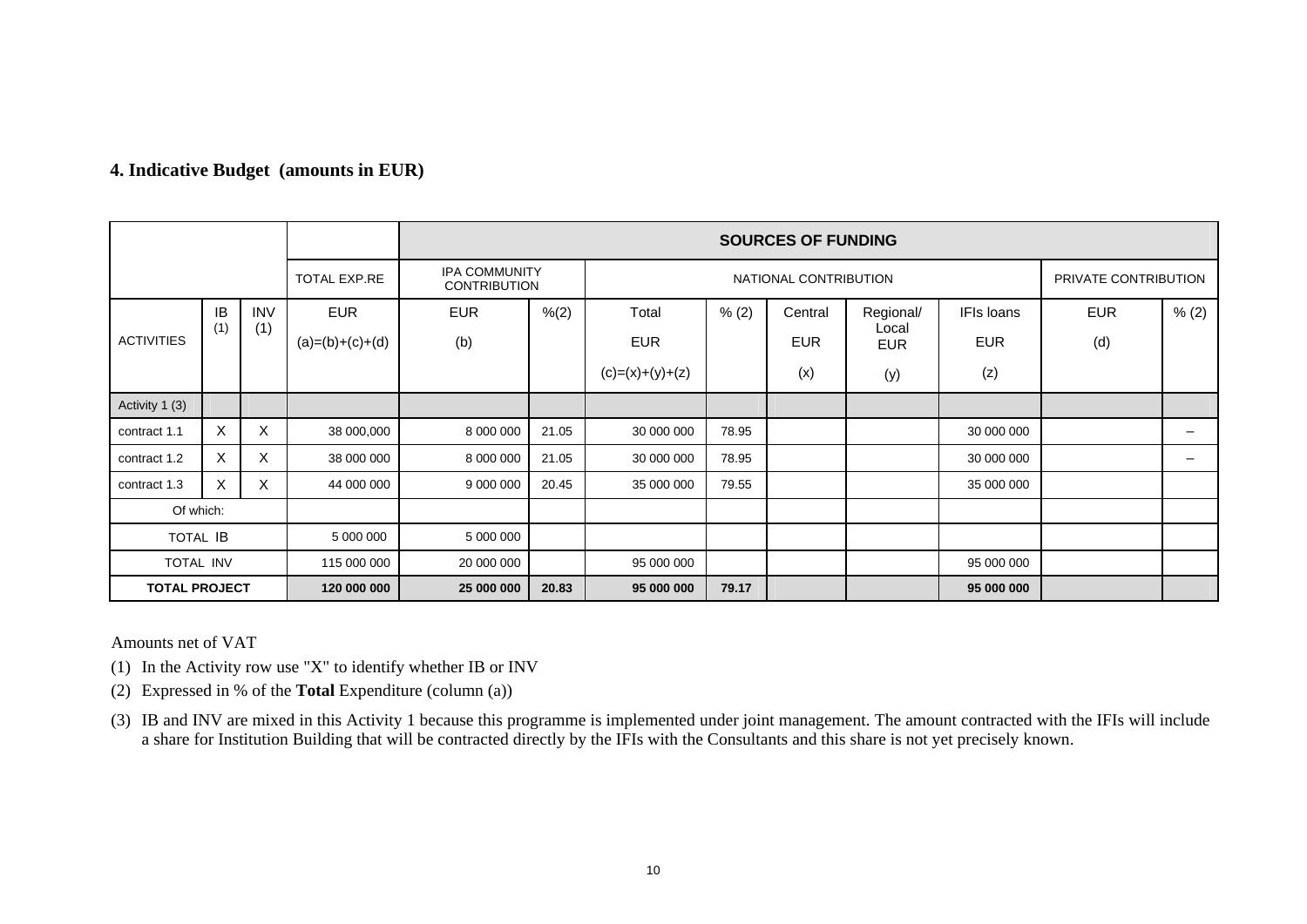| <b>Contracts</b>        | of<br><b>Start</b><br>Tendering | of<br>Signature<br>contract | <b>Project</b><br>Completion |
|-------------------------|---------------------------------|-----------------------------|------------------------------|
| <b>Contract EIB</b>     | n.a                             | 2010 Q <sub>2</sub>         | 2017 Q4                      |
| <b>Contract EBRD</b>    | n.a                             | 2010 Q2                     | 2017 Q4                      |
| <b>Contract CEB/KfW</b> | n.a                             | 2010 Q2                     | 2017 Q4                      |

**5. Indicative Implementation Schedule (periods broken down per quarter)** 

The execution period of the Municipal Projects implemented by the IFIs exceeds the average length normally allowed. The length of the execution period is justified due to the number of steps involved in the financing of municipal infrastructure investments until their completion. After the signature of the Contribution Agreements with the IFIs, tenders should be organised and contracts should be signed with the suppliers of works and services and after that, works will start.

# **6. Cross cutting issues (where applicable)**

# **6.1 Equal Opportunity**

Both men and women will benefit from improved municipal infrastructure.

# **6.2 Environment**

Municipal Infrastructure investments implemented through this mechanism will have a considerable impact on environment: directly because some of them will focus on the water and waste management sectors, but also indirectly because all infrastructure projects cofinanced will need to comply with the environmental checklist provided to ensure compliance with the main environmental Directives. Implementation of these infrastructure projects will have a direct and positive effect on environment all the more that some of them will target medium and large municipalities to reach a great number of inhabitants.

# **6.3 Minorities**

Non applicable.

# **ANNEXES**

- I- Logical framework matrix in standard format
- II- Amounts contracted and disbursed per quarter for the project
- *III- Description of Institutional Framework: non applicable*
- IV Reference to laws, regulations and strategic documents
- *V Details per EU funded contract where applicable: non applicable*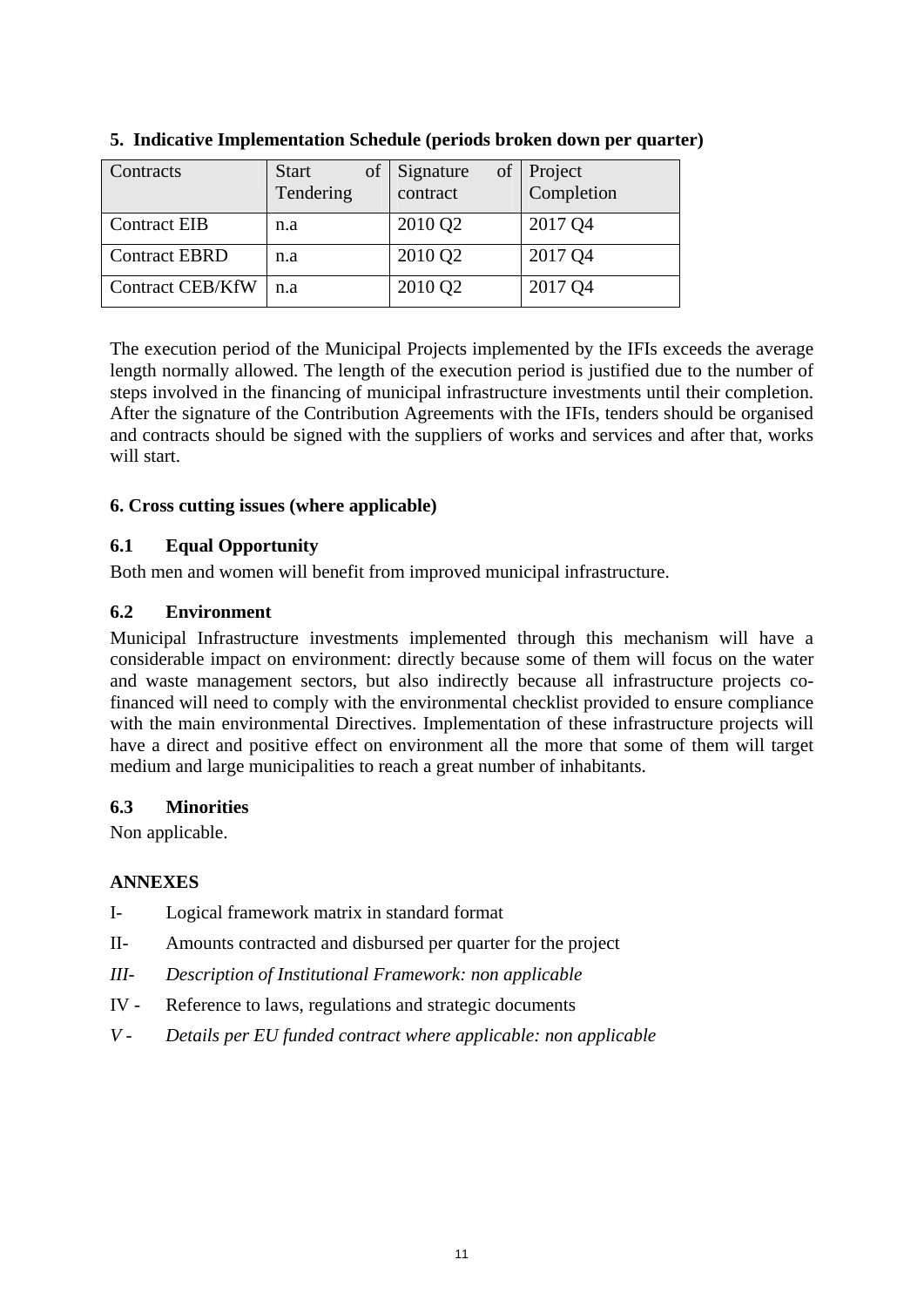# **ANNEX I: Logical framework matrix in standard format**

| LOG FRAME PLANNING MATRIX FOR Project Fiche | Municipal Window under the IPF          | $CRIS$ number: 2010/xxx-xxx               |
|---------------------------------------------|-----------------------------------------|-------------------------------------------|
|                                             |                                         |                                           |
|                                             | Contracting period expires: 30/11/20012 | Disbursement period expires: $31/12/2016$ |
|                                             | Total budget : EUR 120 000 000          | IPA budget: EUR 25 000 000                |
|                                             |                                         |                                           |

| Overall objective                                                                                                                                                                                              | Objectively verifiable indicators                                                                                                                                                                                                                                                                                                              | <b>Sources of Verification</b>                                                                                                                                   |                                                                                                                                                                                                                                  |
|----------------------------------------------------------------------------------------------------------------------------------------------------------------------------------------------------------------|------------------------------------------------------------------------------------------------------------------------------------------------------------------------------------------------------------------------------------------------------------------------------------------------------------------------------------------------|------------------------------------------------------------------------------------------------------------------------------------------------------------------|----------------------------------------------------------------------------------------------------------------------------------------------------------------------------------------------------------------------------------|
| create the conditions for sustainable<br>development in the IPA countries in the<br>prospect of EU accession                                                                                                   | Supporting infrastructure investments to Degree of compliance of public utilities Progress reports, existence of National<br>EU<br>with<br>requirements<br>in<br>environmental field                                                                                                                                                           | the Action Plans, Multi-beneficiary Working<br>groups                                                                                                            |                                                                                                                                                                                                                                  |
| Project purpose                                                                                                                                                                                                | Objectively verifiable indicators                                                                                                                                                                                                                                                                                                              | <b>Sources of Verification</b>                                                                                                                                   | <b>Assumptions</b>                                                                                                                                                                                                               |
| Co-operation with IFIS<br>to support<br>financing of municipal infrastructure<br>both in the field of<br>investments<br>environment, transport, energy and social<br>through direct lending to municipalities. | $\blacksquare$<br>(consistent pipeline of projects from year) and financial reports from the IFIs<br>to year)<br>- Number of projects financed and and the Delegations<br>implemented<br>- Volume and breakdown of investment financial support provided<br>capital mobilized<br>- Number of inhabitants reached by<br>infrastructure projects | Streamlined programming of support   Monitoring implementation/ progress<br>- Feedback form the National authorities<br>- Year on year increase in the volume of | - Accuracy of the ist of potential projects<br>discussed with IFIs before launching the<br>programme<br>- Advanced level of preparation of the<br>project<br>estimate<br>of<br>achievable<br>Correct<br>infrastructure projects; |
| <b>Results</b>                                                                                                                                                                                                 | Objectively verifiable indicators                                                                                                                                                                                                                                                                                                              | <b>Sources of Verification</b>                                                                                                                                   | <b>Assumptions</b>                                                                                                                                                                                                               |
| (R1) Realisation of infrastructure<br>investments leading to:<br>- (R2) Social result<br>(R3) Economic result<br>(R4) Environmental result                                                                     | - (R1) Full disbursement of EU grants<br>and IFI loans, completion check of<br>investment, Commissioning certificate<br>(R2) Collection rates are improved on a<br>yearly basis<br>(R3) Service distribution volumes and                                                                                                                       | - IFI reports<br>- Monitoring visits by the EC<br>Feedback from beneficiaries                                                                                    | - Feasibility studies accurate enough to<br>between expectations and<br>avoid gaps<br>achievements<br>- Capacity of the municipality to manage<br>the investment with the supervision of the<br>IFI                              |
|                                                                                                                                                                                                                | schemes is improved reaching increasing                                                                                                                                                                                                                                                                                                        |                                                                                                                                                                  | - Achievement of a simultaneous tariff                                                                                                                                                                                           |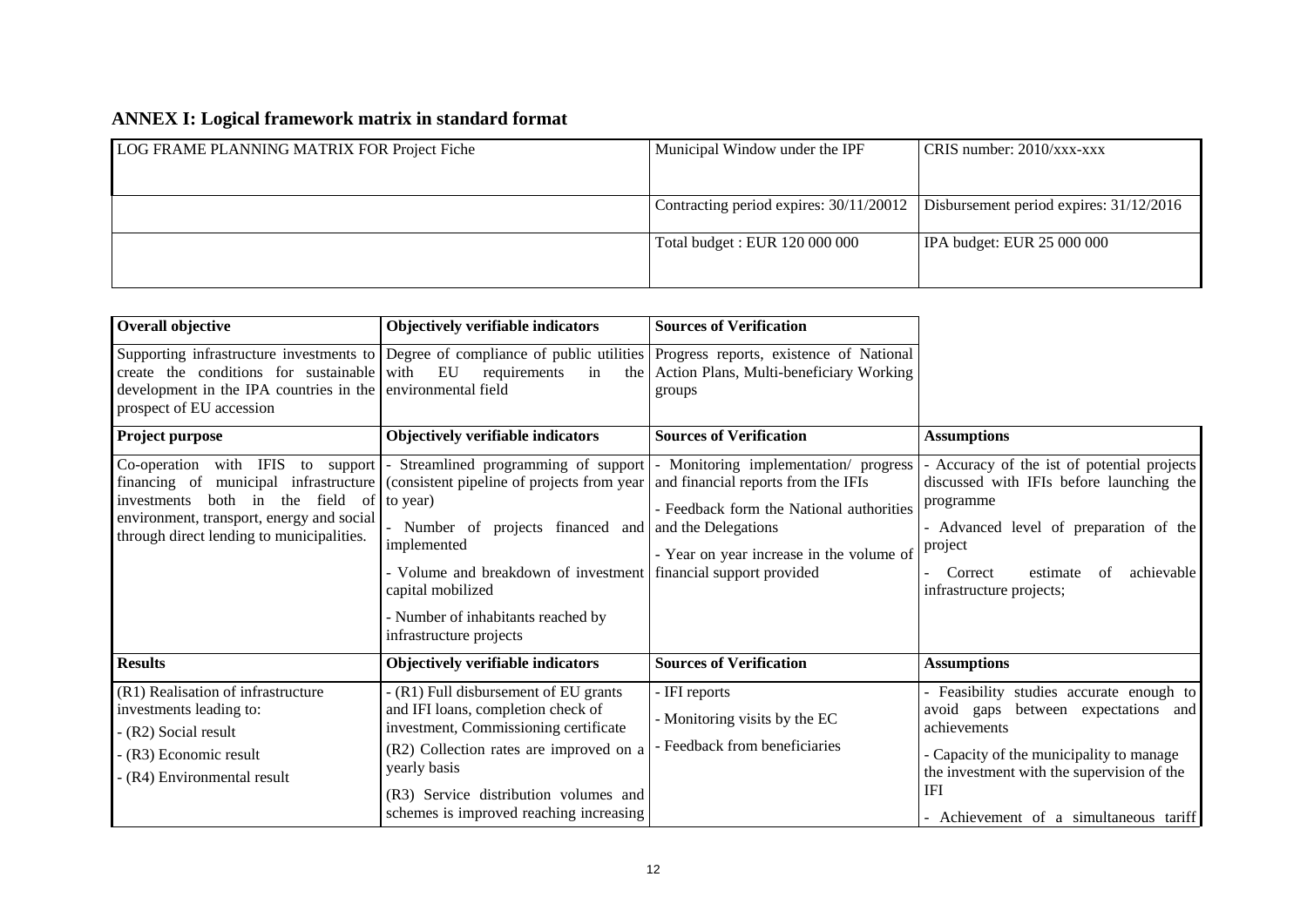|                                                                                                                       | shares of the population ultimately<br>achieving universal service obligations.<br>(R4) EU acquis is implemented in the<br>environmental field even in the absence<br>of national legislative framework |               | policy rebalancing strategy                                                                                                                                                                                                                                                                                                     |
|-----------------------------------------------------------------------------------------------------------------------|---------------------------------------------------------------------------------------------------------------------------------------------------------------------------------------------------------|---------------|---------------------------------------------------------------------------------------------------------------------------------------------------------------------------------------------------------------------------------------------------------------------------------------------------------------------------------|
| <b>Activities</b>                                                                                                     | <b>Means</b>                                                                                                                                                                                            | <b>Costs</b>  | <b>Assumptions</b>                                                                                                                                                                                                                                                                                                              |
| - Assessment of projects<br>- Approval of projects<br>- Signature of contribution agreements<br>with the partner IFIs | - Elarg human resources<br>- IFI human resources                                                                                                                                                        | Internal cost | - Contribution agreements signed by end of<br>March 2010;<br>- Submission of projects meeting the<br>eligibility criteria and including all<br>components necessary to assess it<br>- Secretariat prepared to assess the project<br>proposals<br>- Decisional structure ready to approve<br>projects submitted under the IPF-MW |

#### **Pre-conditions**

- Identification by the IFIs of municipal infrastructure investments ready for implementation

- Under the direct lending option: availability of feasibility studies financed either from the IPF TA window or by other sources

- Under the direct lending option: the feasibility study should demonstrate the financial viability of the project and its sustainability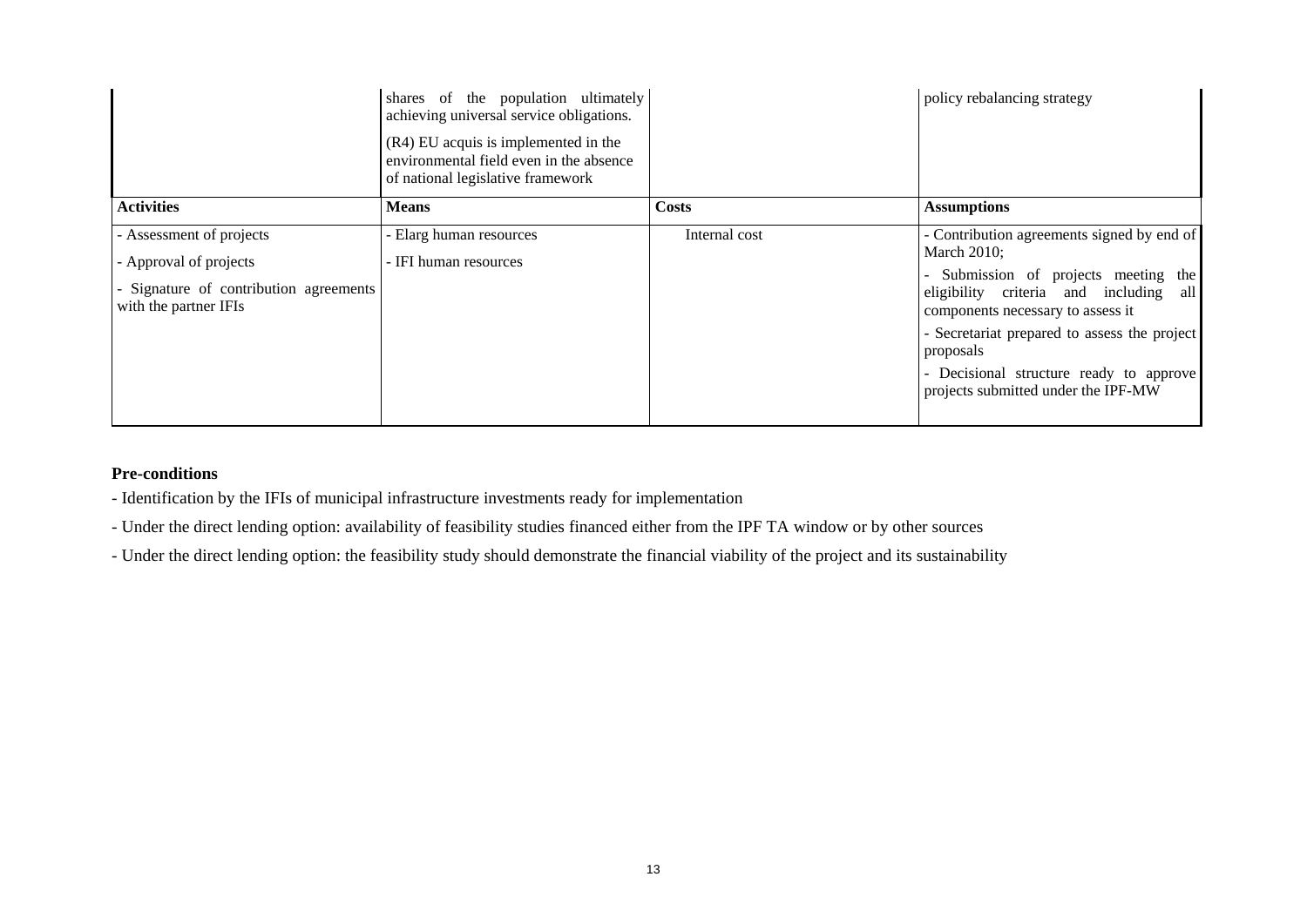| <b>Contracted</b> | 2010 Q2    | 2011 Q2   | 2012 Q3    | 2017 Q2    |
|-------------------|------------|-----------|------------|------------|
| Contract<br>1.1   | 8 000 000  |           |            |            |
| Contract<br>1.2   | 8 000 000  |           |            |            |
| Contract<br>1.3   | 9 000 000  |           |            |            |
| Cumulated         | 25 000 000 |           |            |            |
| <b>Disbursed</b>  |            |           |            |            |
| Contract<br>1.1   | 1 000 000  | 2 000 000 | 3 000 000  | 2 000 000  |
| Contract<br>1.2   | 1 000 000  | 2 000 000 | 3 000 000  | 2 000 000  |
| Contract<br>1.3   | 1 000 000  | 2 000 000 | 3 000 000  | 3 000 000  |
| Cumulated         | 3 000 000  | 9 000 000 | 18 000 000 | 25 000 000 |

**ANNEX II: amounts (in EUR) contracted and disbursed per quarter for the project**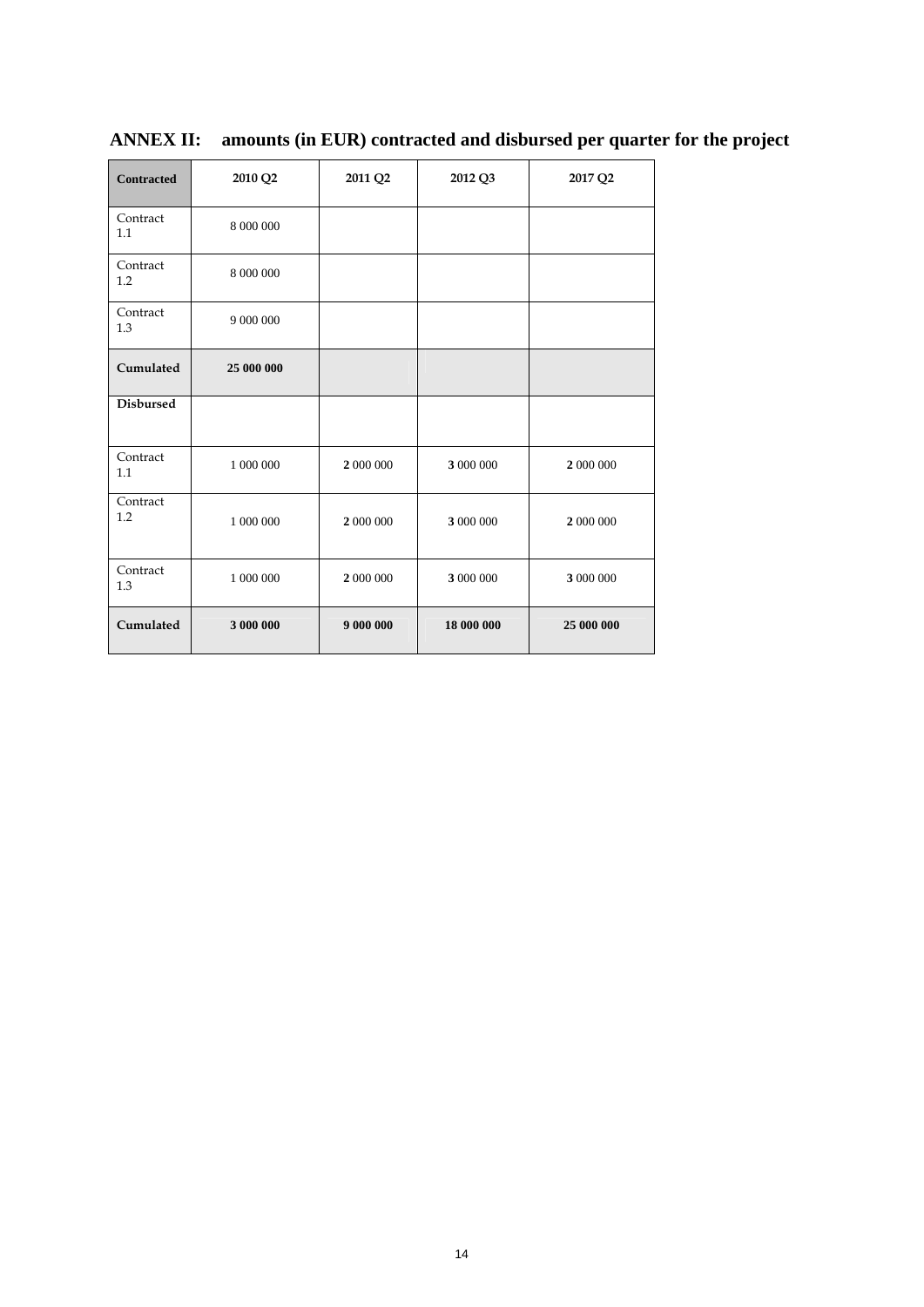# **ANNEX III: Description of the institutional framework**

The IPF covers the following countries of the Western Balkans: Albania, Bosnia and Herzegovina, Croatia, the Former Yugoslav Republic of Macedonia, Montenegro, Serbia as well as Kosovo under UNSCR 1244, Turkey, and four infrastructure sectors: transport, energy, environment and social. The decisional structure is composed by a Secretariat/ Project Committee (PC) and a Steering Committee (SC), and brings together NIPAC representatives, the Commission (at various levels of technical and political competence) and the IFIs.

In the Municipal window, the National IPA Coordinator has to endorse projects submitted by the IFIs, and to indicate their level of priority in respect to the national strategy. Project submitted must be compatible with a loan agreement and ready for swift implementation. Their proposal must indicate the financing package required to realize the works, breaking it down by type (grant, loan, local contribution) and source (donor, IFI, municipal or national budget). The level of grant-to-loan required takes into account the sustainability of the project and is calculated through a cost-benefit analysis in line with the method used for allocation of structural funds.

This submission supports coordination and prioritization on the demand side in the beneficiary countries.

Once the lists of submissions have been received, the IPF has a decisional structure which analyzes each proposal and submits its recommendations to the Steering Committee (SC). The SC decides which projects to accept, reject or put on a reserve list for future consideration. The policy synchronization is led by DG Enlargement by consulting different sectoral DGs: Economic and Financial (ECFIN), Transport and Energy (TREN), Environment (ENV), Employment (EMPL), and DG Regional policy. Priority projects list provided by Regional initiatives such as DG TREN's South-East Europe Transport Observatory (SEETO) and DG ENV's Priority Environmental Infrastructure Program (PEIP) help to ensure consistency in the identification of priorities. The coordination with DG Regio is particularly important in the complex procedural environment to access structural funds when a state becomes EU candidate or EU member. It aims at to ensure consistency in the indications provided to preaccession countries regarding the attribution, management and implementation of EU preaccession (IPA) funds. Here the institutional capacity building is embedded in the infrastructure project financing mechanism.

The Project Committee receives project submissions (bi-annually) and, under the coordination of DG Elarg's regional unit starts the screening process:

- By the IFIs country and loan officers for eligibility and lending potential
- By sector and technical DGs for consistence and compliance with EU sector policies and priorities
- By DG Elarg National Desks for consistence, non-duplication and compliance with national accession strategies and IPA programming

The screening process ends with the Project Committee proposing a list of recommended, reserved and refused projects for presentation and approval by the Steering Committee, which includes the NIPAC representatives of all beneficiary countries.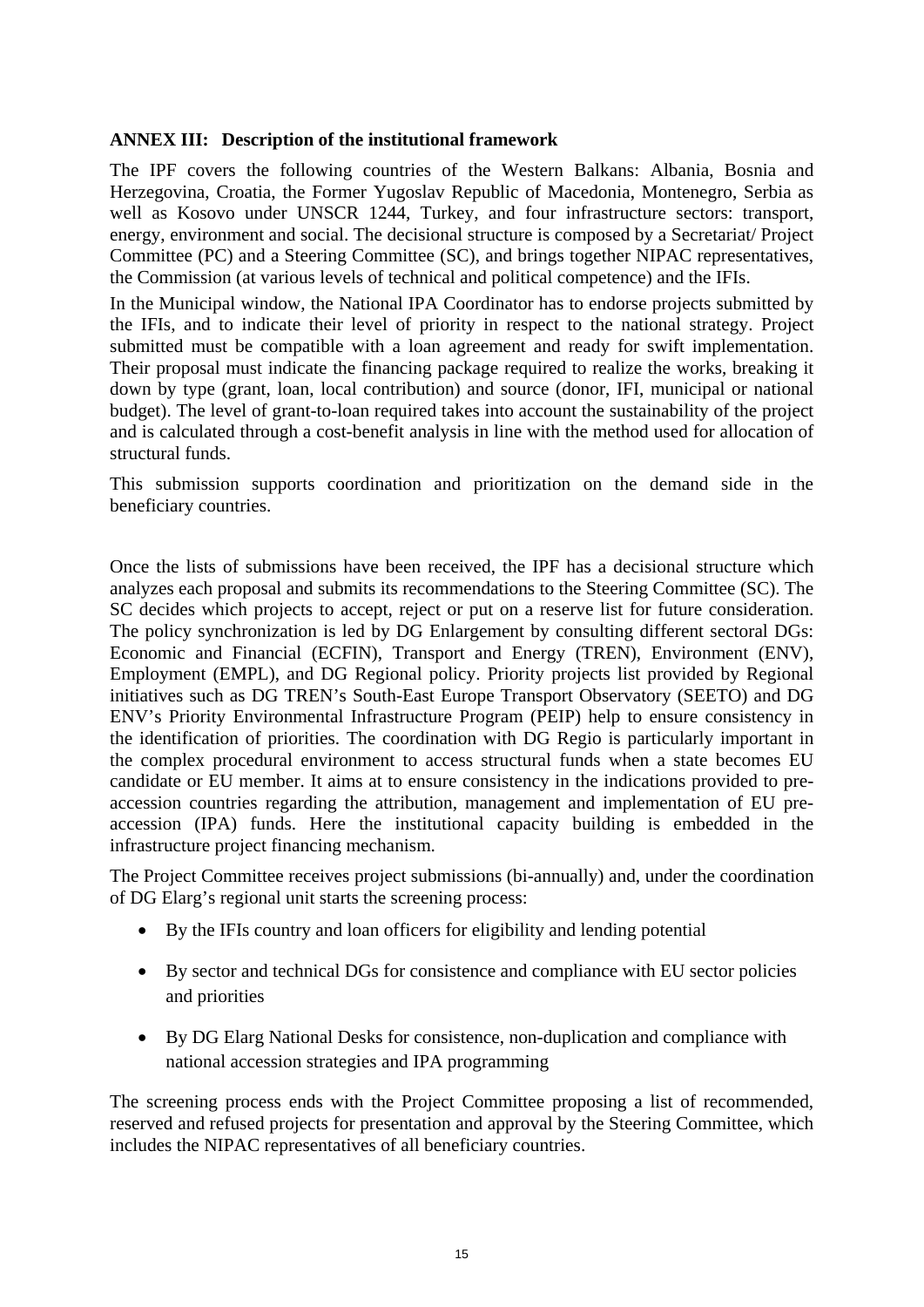The selection process supports coordination on the supply side, both from a policy and an economic perspective. It also enhances the transparency and visibility of projects among countries of the region and promotes exchange of experiences, constraints and best practices in project presentation on a truly regional basis.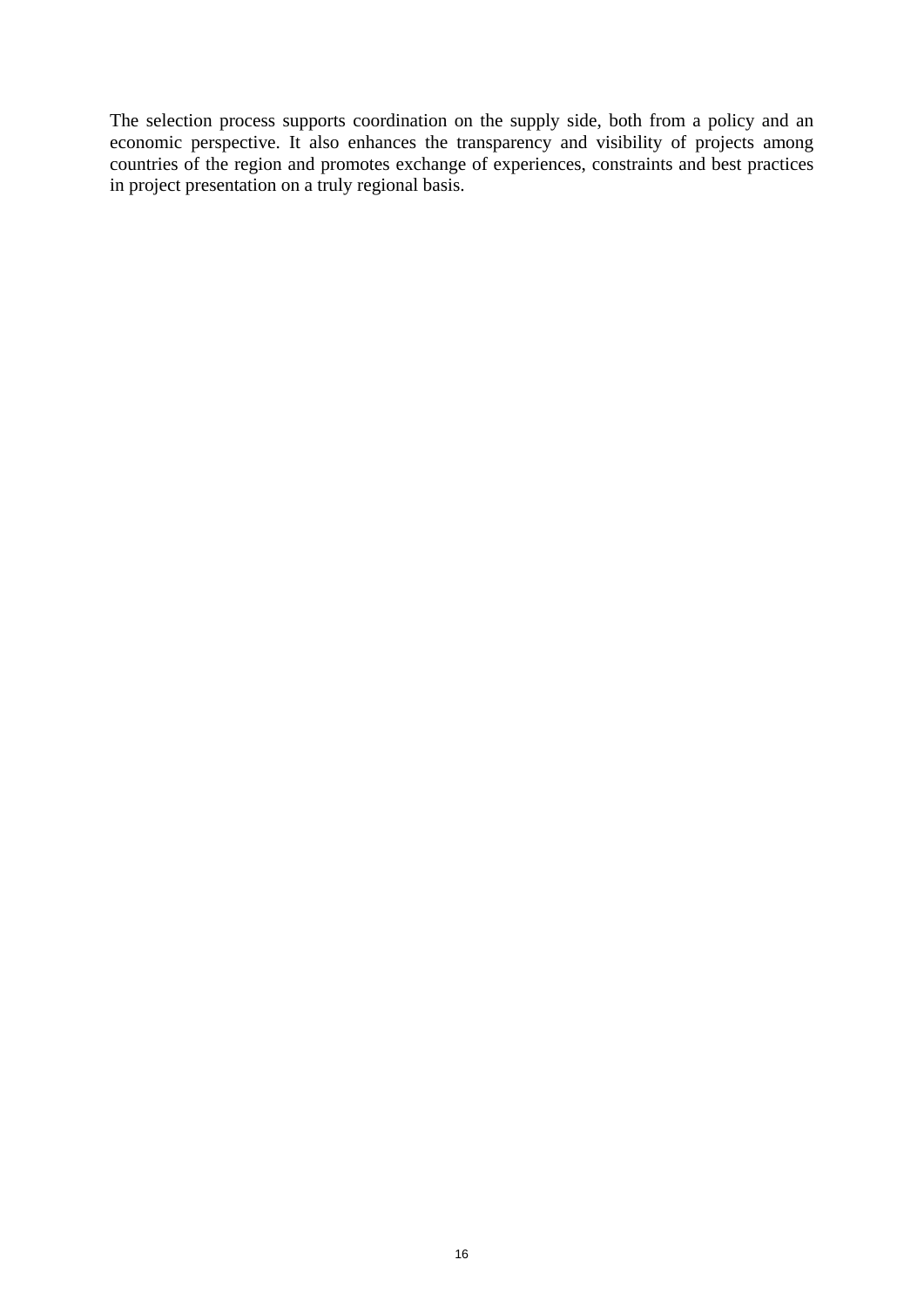# **ANNEX IV: Reference to laws, regulations and strategic documents**

#### **1. Reference list of relevant laws and regulations**

#### **- Water protection and management**

- Directive 2000/60/EC of the European Parliament and of the Council of 23 October 2000 establishing a framework for Community action in the field of water policy. IN particular the EU promotes sustainable water use;
- COM(2000)477: Communication from the Commission to the Council, European Parliament and Economic and social committee: Pricing and sustainable management of water resources;
- Council Directive 98/83/EC of 3 November 1998 on the quality of water intended for human consumption;
- Council Directive 91/271/EEC of 21 May 1991 concerning urban waste water treatment.

#### **- Waste management**

- Directive 2006/12/EC of the European Parliament and of the Council of 5 April 2006 on waste;
- Directive 75/442/EEC on waste;
- Directive 86/278/EEC on sewage sludge;
- Directive 2000/76/EC of the European Parliament and of the Council of 4 December 2000 on the incineration of waste;
- Council Directive 1999/31/EC of 26 April 1999 on the landfill of waste;
- Commission Communication of 21 December 2005 "taking sustainable use of resources forward: a Thematic Strategy on the prevention and recycling of waste" COM(2005)666.

# **2. Reference to AP /NPAA / EP / SAA**

#### **Reference to Accession Partnership**

#### **Croatia**

The key priorities in the environmental field include increasing investments in environmental infrastructure, with particular emphasis on waste water collection and treatment, drinking water supply and waste management.

#### **The former Yugoslav Republic of Macedonia**

In the short term priorities, it is foresee to increase investments in environmental infrastructure, with particular emphasis on waste water collection and treatment, drinking water supply, tackling air pollution and waste management.

The medium term priorities include the same list of environmental investments.

#### **Turkey**

In the short term priorities, Turkey is expected to adopt a comprehensive strategy for the gradual transposition, implementation and enforcement of the *acquis*, including plans for building up the necessary administrative capacity at national, regional and local level and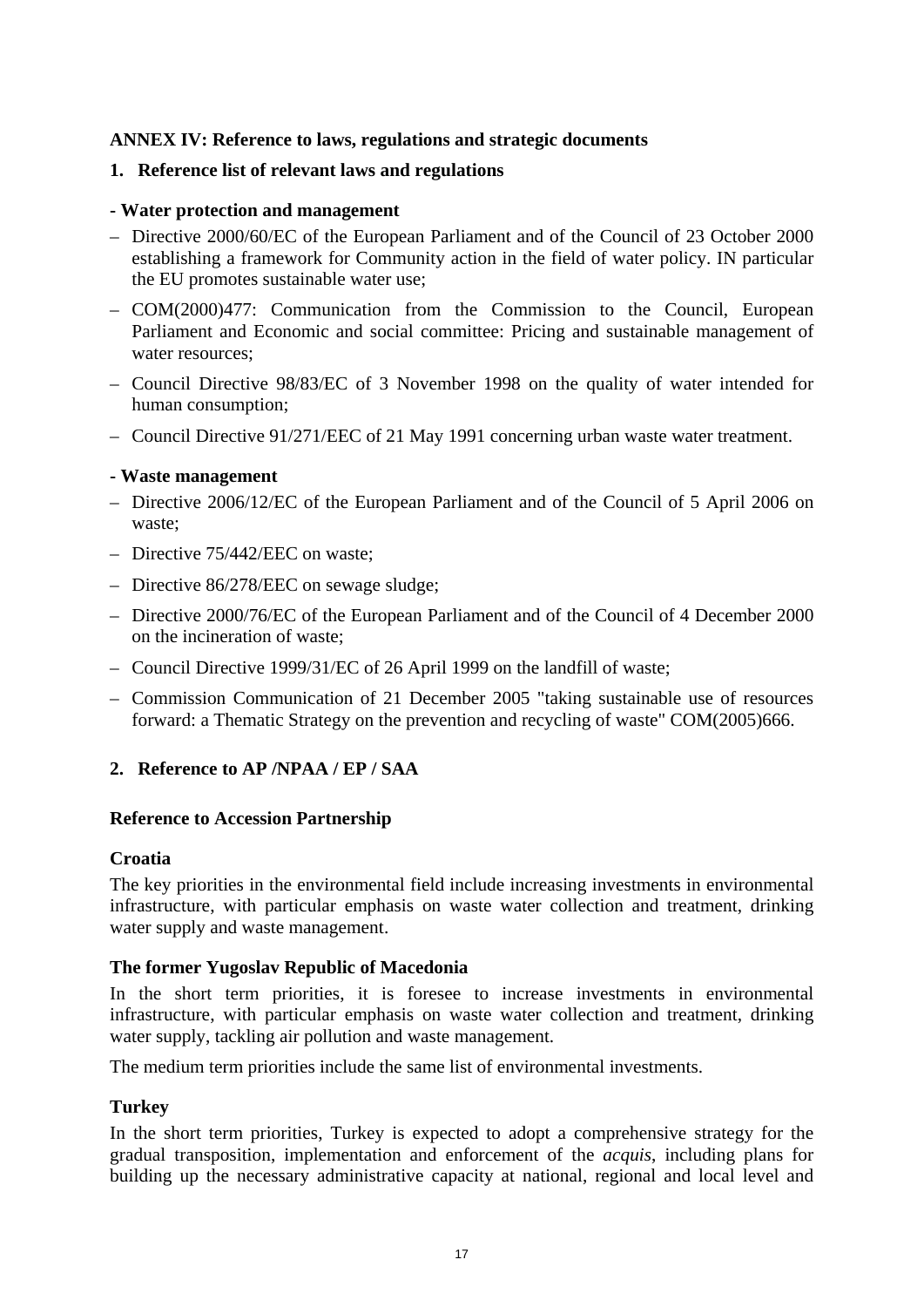required financial resources, with an indication of milestones and timetables; continue transposition, implementation and enforcement of the *acquis*, in particular horizontal and framework legislation, such as the environmental impact assessment, including transboundary aspects, as well as strengthening of administrative capacity, and adopt the National Waste Management Plan.

#### **Reference to European Partnerships**

#### **Albania**

The short term priorities mention the development and the implementation of the national water and sanitation strategy and the rural strategy for water supply and sewerage.

#### **Bosnia and Herzegovina**

The medium term priorities mention the implementation of strategic plans including investment strategies and the increase of investments in environmental infrastructure, with particular emphasis on waste water collection and treatment, drinking water supply and solid waste management.

#### **Montenegro:**

In the short and medium term priorities, it is foreseen that Montenegro continues approximating its legislation to EU legislation and standards, notably environmental protection framework legislation; develops the administrative capacity to implement and enforce adopted legislation; develops an overall environment protection strategy (water, waste, air); adopts the land use plan and sectoral strategies (integrated coastal zone management, biodiversity, climate change); and strengthens environmental management administrative capacity.

#### **Serbia**

The short term priorities in the field of environment consist in putting in force the EU acquis legislation and starting the implementation of waste management plans. In the medium term, the country will implement the water strategy fully and annual plan for financing the environmental protection policy including for investments.

#### **Kosovo**

The short-term priorities are focused on environmental measures connected to public health issues: investments in water and sanitation have direct consequences on public health improvement.

#### **3. Reference to MIPD**

See paragraph 2.4 of the main text of the Project Fiche.

# **4. Reference to National Development Plan**

See paragraph 5 below.

#### **5. Reference to national/sectoral investment plans**

(sources: progress reports)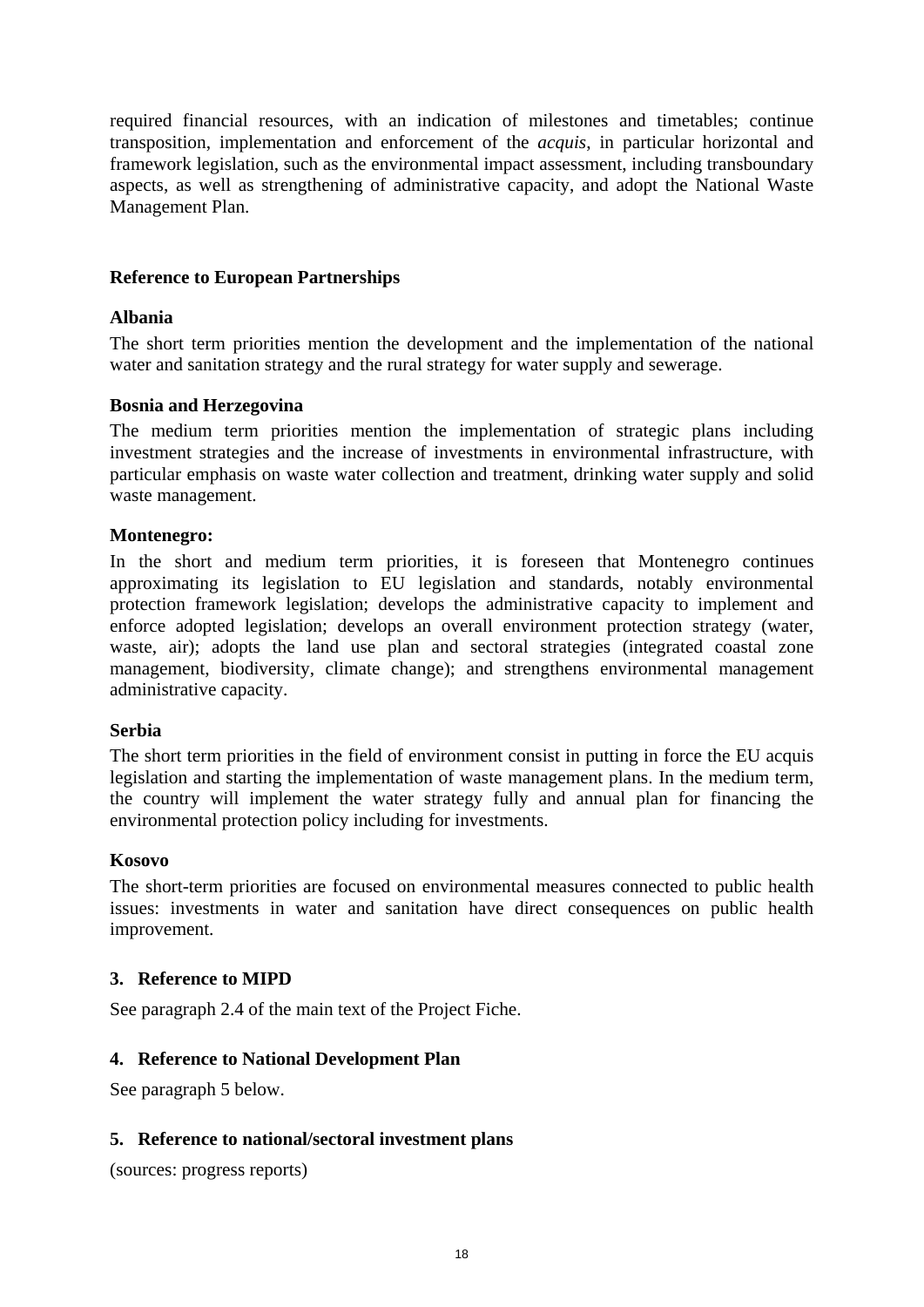# **Candidate countries**

# **Croatia**

*Water management*: little progress is reported in this field. The Water Management Strategy has not yet been adopted

*Waste management*: a national waste management plan was adopted and the activities to develop the regional waste management centres to be organised under the waste management plan are advancing in every county. Co-financing of investments is provided by the Environmental Protection and Efficiency Fund.

The conclusion outlines that a comprehensive plan for putting in place the necessary capacity at national, regional and local level, as well as financial resources to implement and enforce the acquis needs to be developed.

# **The former Yugoslav Republic of Macedonia**

*Water management*: progress has been limited.

*Waste management*: legislation implementing the law on waste management has been adopted, however, the national strategy for waste management and the national waste management plan have still to be drafted.

The general conclusion of this chapter is that progress is limited in all fields requiring major investments. It is outlined that financial resources remain inadequate specially at local level.

# **Turkey**

Turkey has adopted a Strategy for EU integration for environment in February 2007, which estimates EUR 60 billion for compliance with the environmental acquis until 2023. Furthermore, the Operation Programme for Environment lists priority environmental investments to be financed under IPA, Component III.

*Water management*: the overall alignment is low as water framework directive has not been transposed.

*Waste management*: Turkey has no national waste management plan. There is no progress regarding the directives on landfill, waste incineration.

# **Potential Candidate Countries**

#### **Albania**

*Water management*: the Water Supply and Waste Water Sector Strategy targets, fixed in 2003, have not been attained. Water supply and waste water remain problematic, particularly in coastal areas. Water supply and sanitations remain outdated. A comprehensive water management strategy is still needed, including approximation with European legislative standards, determining investment needs, and improving the capacity to manage water and sewerage issues.

*Waste management*: there has been little progress in the area of waste management. There is no clear strategy for the disposal of municipal solid waste. Uncontrolled dumping and burning of waste continue to pose environmental and health risks.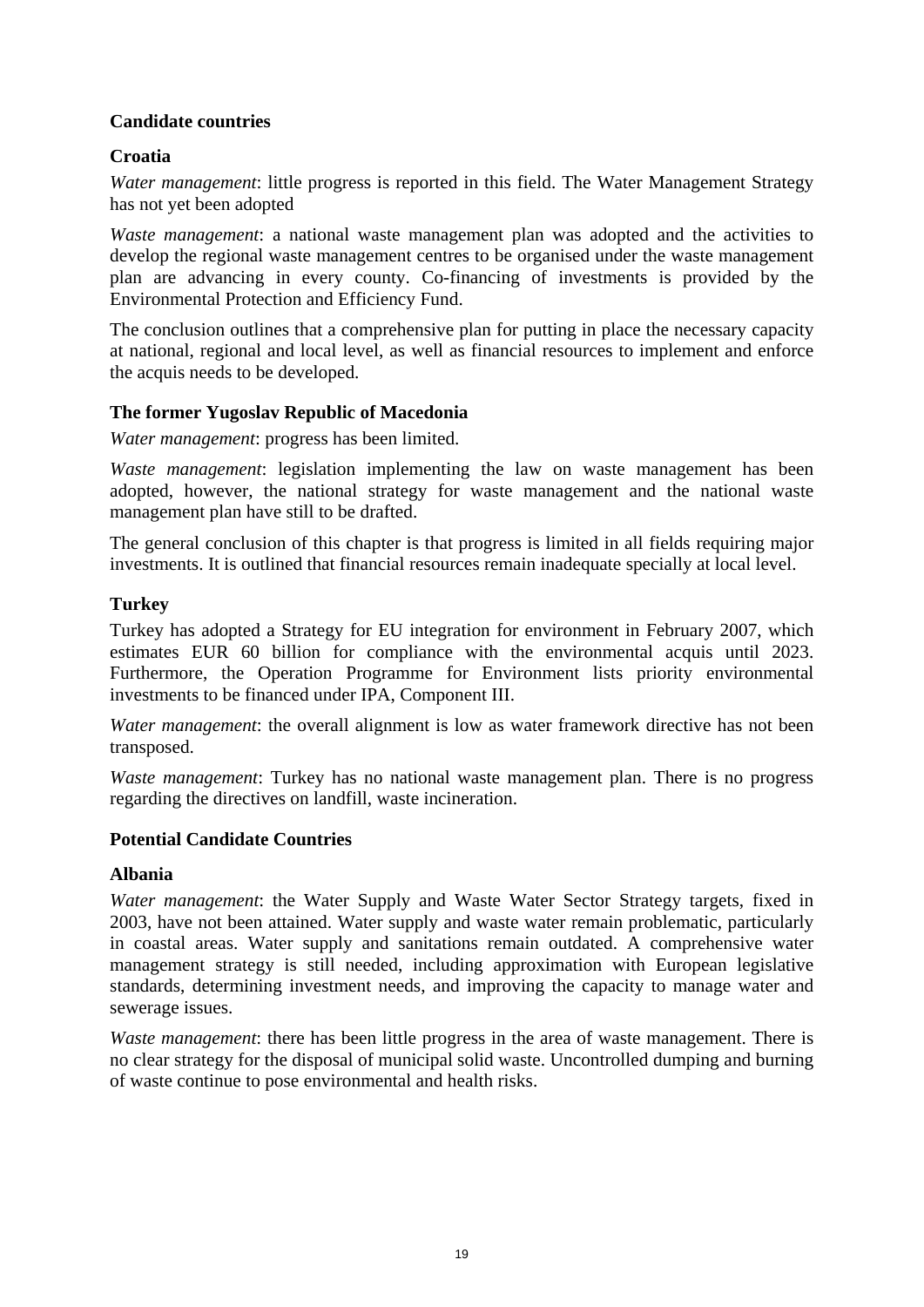#### **Bosnia and Herzegovina**

*Water management*: little progress can be reported. Implementation of the Water Law in the Entities has been delayed until the implementing legislation is in place. Insufficient waste water treatment remains a key environmental challenge.

*Waste management*: no progress has been made on legislative support for recycling and recovery of priority waste products which can no longer be disposed of at landfill.

In conclusion, preparation of the country in the field of environment is at an early stage and the country lacks of experts and has very limited financial resources for the necessary environmental investments. In addition, the country suffers from limited absorption capacity.

#### **Montenegro**

*Water management*: a new Law on water was adopted in May 2007 transposing some of the obligations under the Water Framework Directive, but the level of alignment with the European standards remains low.

*Waste management*: the national Waste Management Plan has not yet been adopted and alignment with the EU standards is low.

Further efforts are needed in the environmental field knowing that implementation and enforcement pose a significant challenge.

There is no environmental investment strategy at the moment, however, the Government of Montenegro has adopted in 2005:

- the Strategic Master Plan for Solid Waste Management on the Republic Level, which envisages the investment of approximately EUR 120 million in the area of waste management in Montenegro for the construction of seven regional sanitary landfills;
- Strategic master plan for sewage and wastewaters for central and northern region of Montenegro, which envisages EUR 278,7 million for the specific investments in this area;
- Strategic Master plan of discharging and purification of wastewaters of Montenegrin Littoral and municipality of Cetinje, which projected EUR 280.8 million for the realisation of all the activities in the following 25 years.

Furthermore, the Government of Montenegro adopted, in the middle of 2007, the list of priority projects in the area of communal infrastructure for 2008, while the activities for preparation of the proposal of priority activities for 2009 are underway.

#### **Serbia**

*Water management:* a challenge is the upgrading of the waste water treatment infrastructure throughout the country. There is an issue about the sustainability of further investments given the low price of water.

*Waste management*: strategic plans on waste management, both at national and local level are still under development.

In conclusion, the report outlines that institutional capacity is insufficient at local level. Cooperation between the central level and municipalities needs to be enhanced. The Fund for Environmental Protection is active in the co-financing of projects, especially in the field of waste management, sanitation and air quality monitoring. Financing plans have still to be developed especially for water, solid waste and pollution hot spots.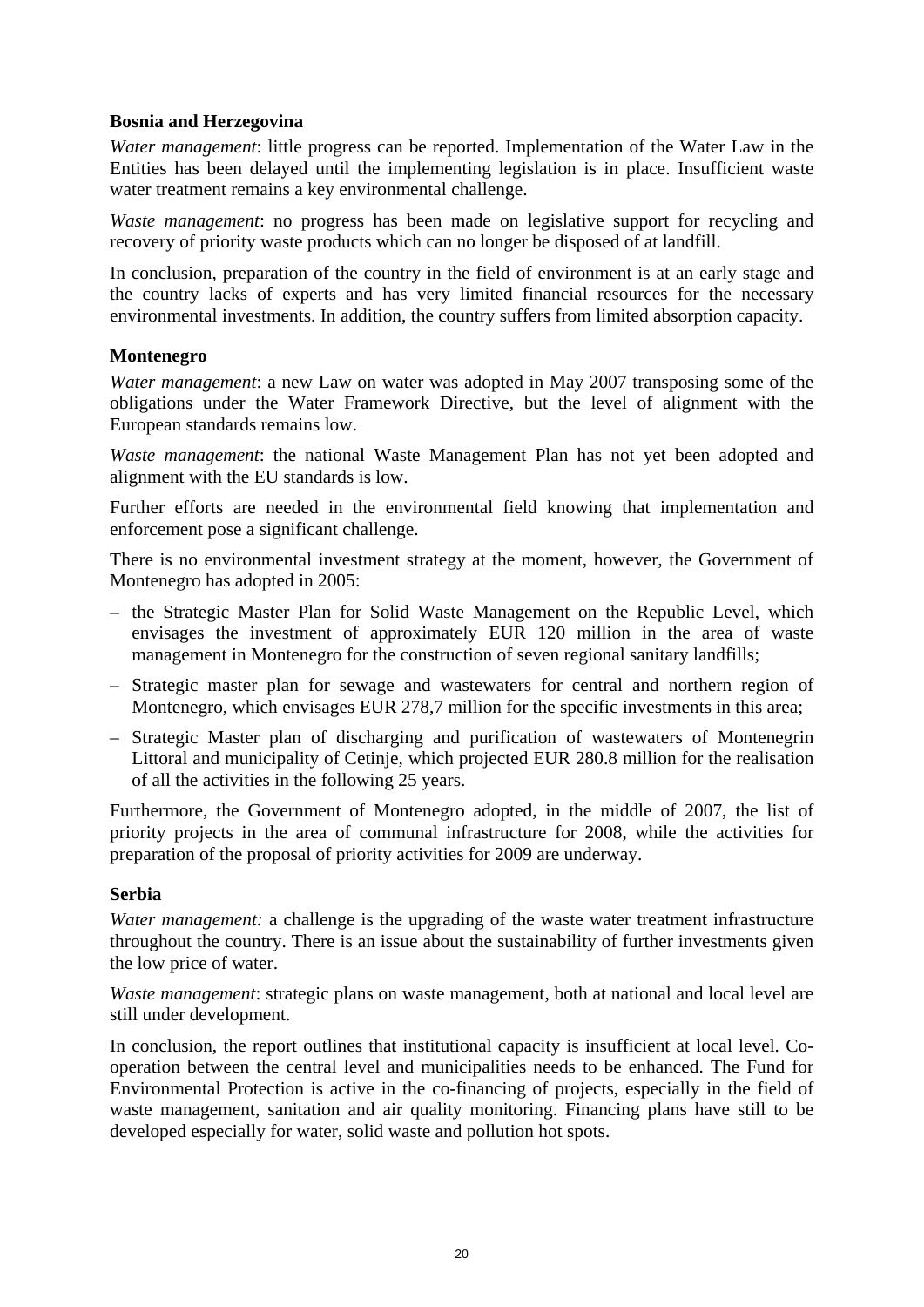#### **Kosovo**

*Water management* and *Waste management*: Progress has been made in both areas. However, the utilities face problem with revenue collections. Structures are still fragile and the current arrangements for management of the waste sector are in need of improvement.